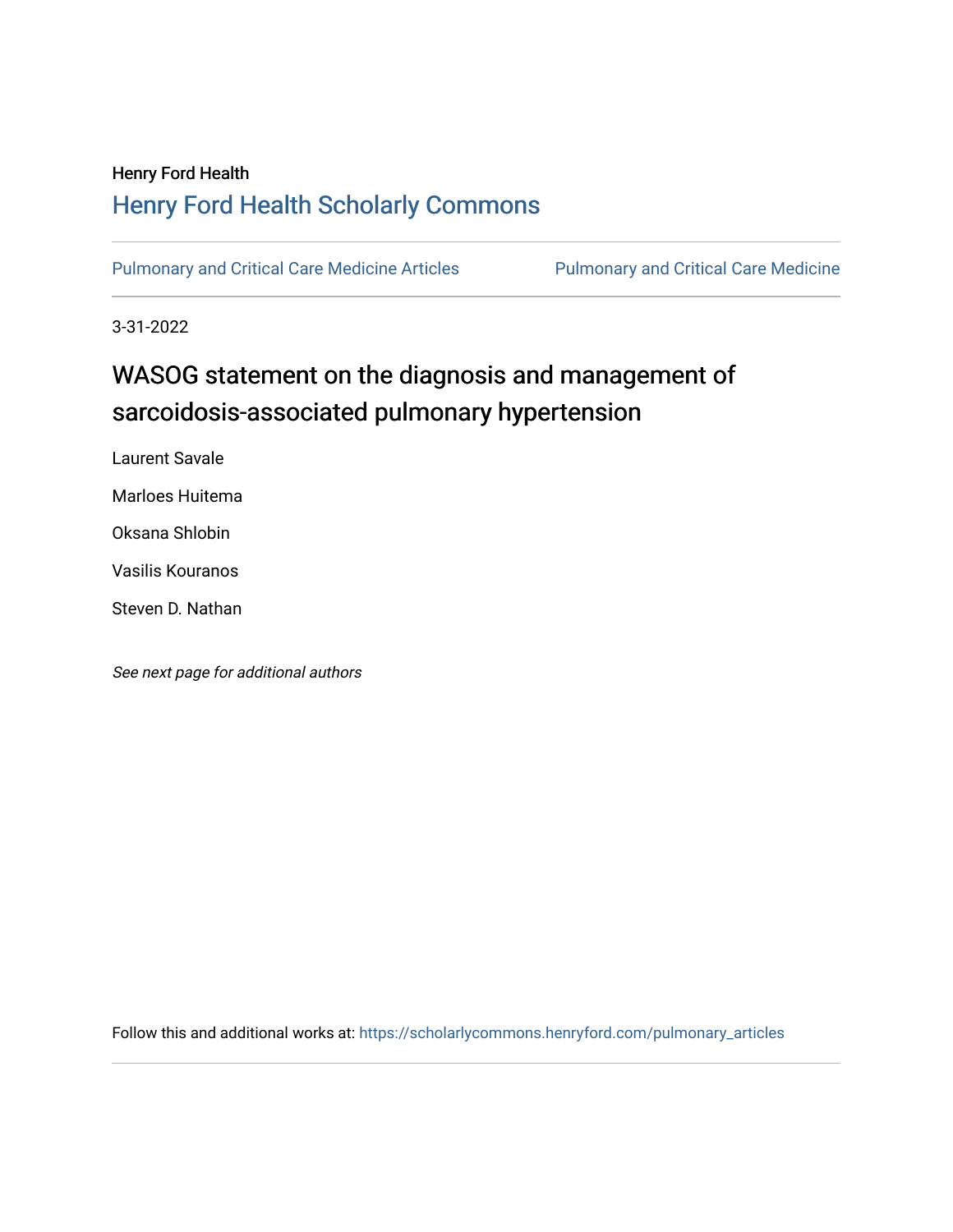## Authors

Laurent Savale, Marloes Huitema, Oksana Shlobin, Vasilis Kouranos, Steven D. Nathan, Hiliaro Nunes, Rohit Gupta, Jan C. Grutters, Daniel A. Culver, Marco C. Post, Daniel R. Ouellette, Elyse E. Lower, Tamara Al-Hakim, Athol U. Wells, Marc Humbert, and Robert P. Baughman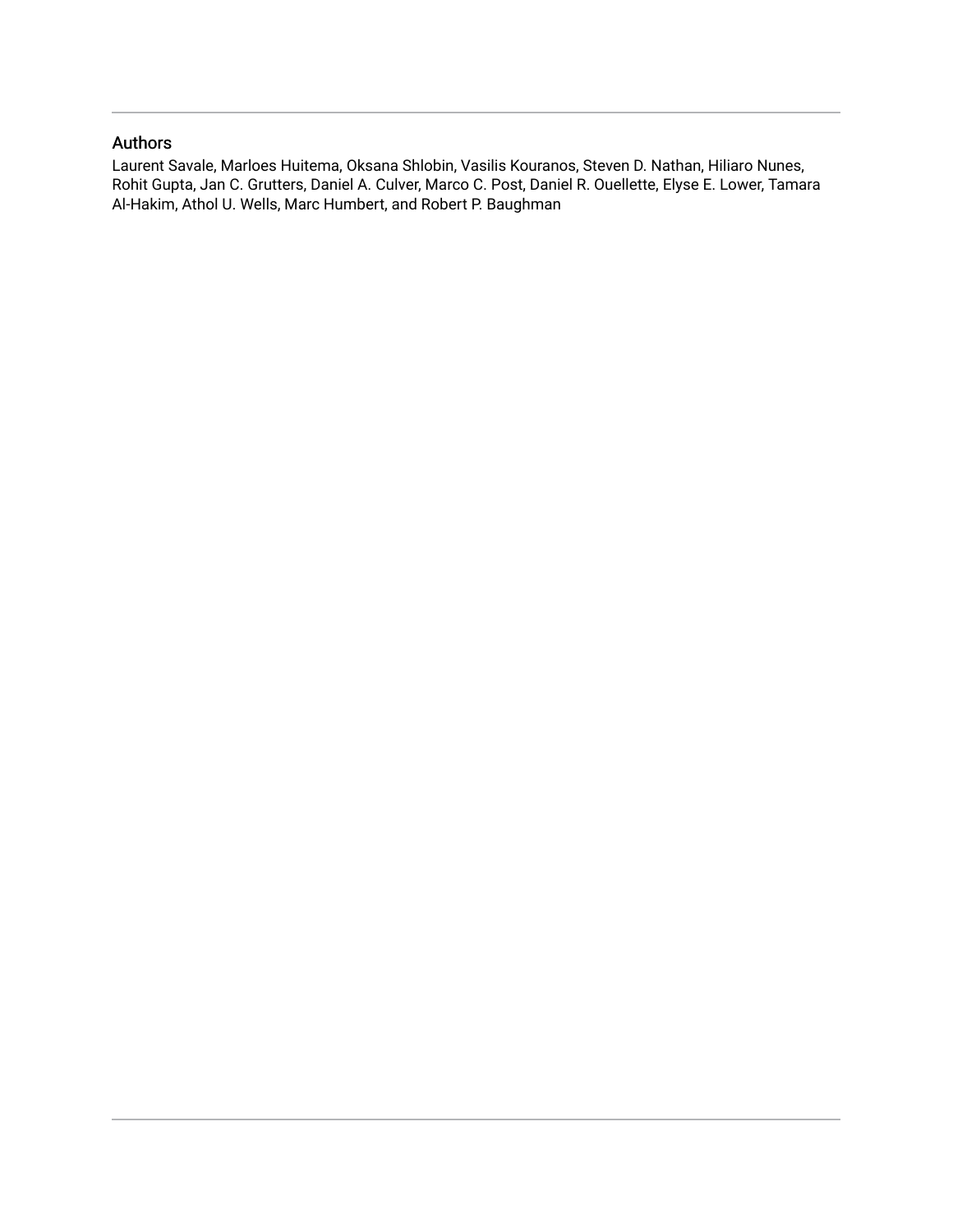

## WASOG statement on the diagnosis and management of sarcoidosis-associated pulmonary hypertension

Laurent Savale  $\mathbf{D}^1$  $\mathbf{D}^1$ , Marloes Huitema<sup>2</sup>, Oksana Shlobin<sup>3</sup>, Vasilis Kouranos<sup>4,5</sup>, Steven D. Nathan<sup>3</sup>, Hiliaro Nunes<sup>6</sup>, Rohit Gupta<sup>7</sup>, Jan C. Grutters<sup>8</sup>, Daniel A. Culver<sup>9</sup>, Marco C. Post<sup>2</sup>, Daniel Ouellette<sup>10</sup>, Elyse E. Lower<sup>[1](https://orcid.org/0000-0003-0703-2892)1</sup>, Tamara Al-Hakim<sup>12</sup>, Athol U Wells<sup>4,5</sup>, Marc Humbert  $\mathbf{O}^1$  and Robert P. Baughman<sup>11</sup>

<sup>1</sup>Université Paris–Saclay; INSERM UMR\_S 999; Assistance Publique Hôpitaux de Paris, Service de Pneumologie et Soins Intensifs Respiratoires, Hôpital Bicêtre, Le Kremlin Bicêtre, France. <sup>2</sup>Dept of Cardiology, St. Antonius Hospital, Nieuwegein and University Medical Center Utrecht, Utrecht, The Netherlands. <sup>3</sup>Advanced Lung Disease and Transplant Program, Inova Fairfax Hospital, Falls Church, VA, USA. <sup>4</sup>Interstitial Lung Disease/Sarcoidosis Unit, Royal Brompton Hospital, London, UK. <sup>5</sup>National Heart and Lung Institute, Imperial College, London, UK. <sup>6</sup>INSERM UMR 1272, Université Sorbonne Paris Nord; Service de Pneumologie, Centre de Référence des Maladies Pulmonaires Rares, APHP, Hôpital Avicenne, Bobigny, France. <sup>7</sup>Dept of Thoracic Medicine and Surgery, Lewis Katz School of Medicine at Temple University, Philadelphia, PA USA. <sup>8</sup>Dept of Pulmonology, ILD Center of Excellence, St. Antonius Hospital, Nieuwegein and University Medical Center Utrecht, Utrecht, The Netherlands. <sup>9</sup>Cleveland Clinic, Cleveland, OH, USA. <sup>10</sup>Henry Ford Hospital, Detroit, MI, USA. <sup>11</sup>Dept of Medicine, University of Cincinnati Medical Center, Cincinnati, OH, USA. <sup>12</sup>Foundation for Sarcoidosis Research, Chicago, IL USA.

Corresponding author: Robert P. Baughman ([baughmrp@ucmail.uc.edu](mailto:baughmrp@ucmail.uc.edu))



Shareable abstract (@ERSpublications)

Sarcoidosis-associated pulmonary hypertension is a significant cause of morbidity and mortality. A guide to screening, diagnosis and treatment has been developed by a team of experts. <https://bit.ly/3FzOcgb>

Cite this article as: Savale L, Huitema M, Shlobin O, et al. WASOG statement on the diagnosis and management of sarcoidosis-associated pulmonary hypertension. Eur Respir Rev 2022; 31: 210165 [\[DOI: 10.1183/16000617.0165-2021\].](https://doi.org/10.1183/16000617.0165-2021)

Sarcoidosis-associated pulmonary hypertension (SAPH) is an important complication of advanced sarcoidosis. Over the past few years, there have been several studies dealing with screening, diagnosis and treatment of SAPH. This includes the results of two large SAPH-specific registries. A task force was established by the World Association of Sarcoidosis and Other Granulomatous disease (WASOG) to summarise the current level of knowledge in the area and provide guidance for the management of patients. A group of sarcoidosis and pulmonary hypertension experts participated in this task force. The committee developed a consensus regarding initial screening including who should undergo more specific testing with echocardiogram. Based on the results, the committee agreed upon who should undergo rightheart catheterisation and how to interpret the results. The committee felt there was no specific phenotype of a SAPH patient in whom pulmonary hypertension-specific therapy could be definitively recommended. They recommended that treatment decisions be made jointly with a sarcoidosis and pulmonary hypertension expert. The committee recognised that there were significant defects in the current knowledge

Pulmonary hypertension (PH) is haemodynamically defined by right-heart catheterisation (RHC) by a mean pulmonary artery pressure (mPAP) above 20 mmHg. Post-capillary PH is characterised by a pulmonary artery wedge pressure (PAWP) above 15 mmHg while pre-capillary PH is defined by PAWP ⩽15 mmHg and pulmonary vascular resistance (PVR) >3 Wood's units (WU). Right ventricle (RV) remodelling and dysfunction induced by increased afterload results in exercise limitation and death. The purpose of the recently updated PH 6th World Symposium clinical classification was to categorise clinical conditions associated with PH based on similar pathophysiological mechanisms, clinical presentation, haemodynamic characteristics and therapeutic management. Sarcoidosis-associated pulmonary hypertension (SAPH) can be caused by different and sometimes overlapping mechanisms and it has remained in Group

regarding SAPH, but felt the statement would be useful in directing future studies.

Copyright ©The authors 2022

This version is distributed under the terms of the Creative Commons Attribution Non-Commercial Licence 4.0. For commercial reproduction rights and permissions contact [permissions@ersnet.org](mailto:permissions@ersnet.org)

Received: 9 July 2021 Accepted: 13 Nov 2021



5 of the clinical classification of PH. SAPH is a significant cause of morbidity and mortality in patients

Abstract

Introduction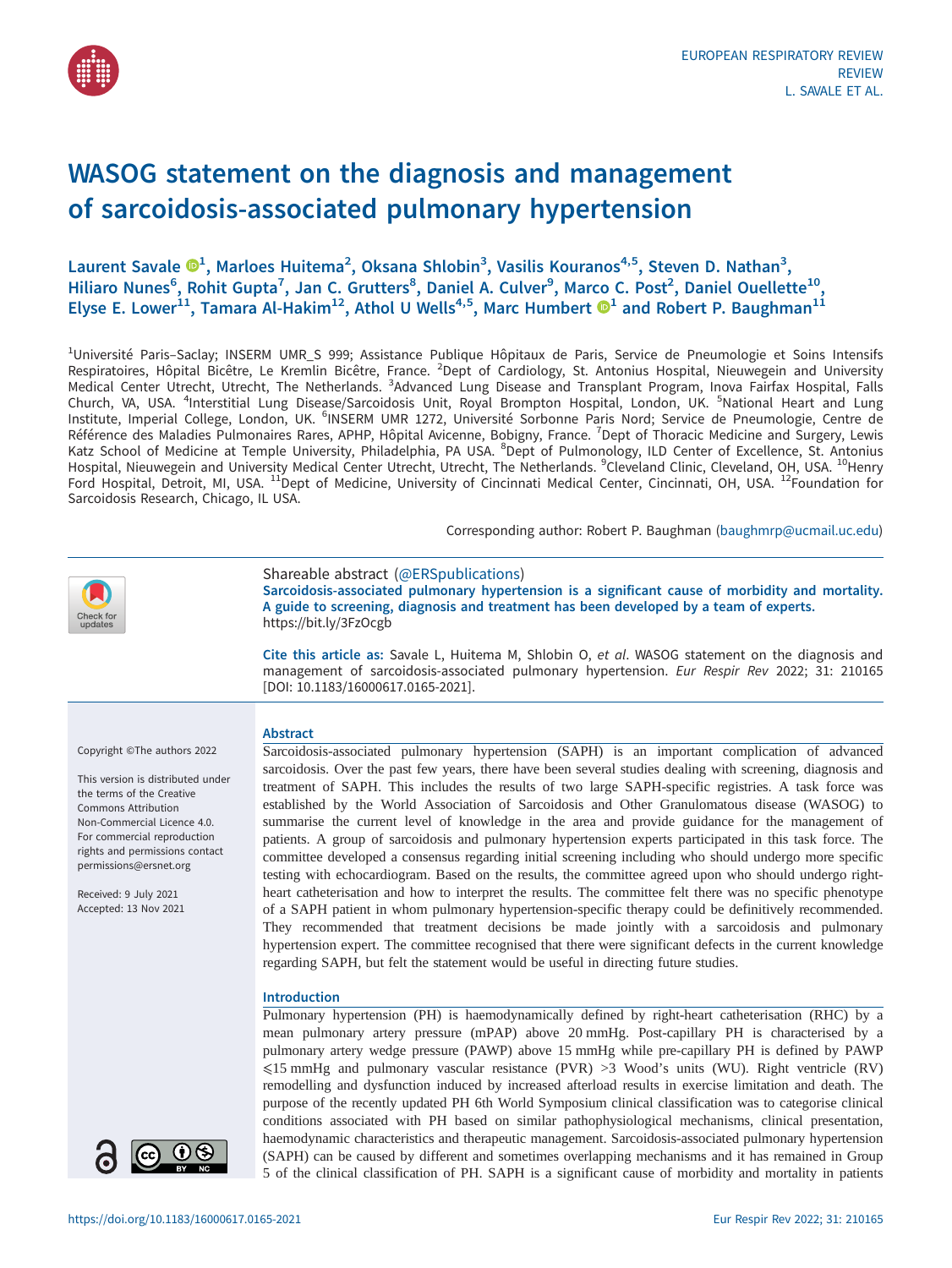with advanced sarcoidosis [\[1, 2](#page-15-0)]. The reported incidence of SAPH has been around 5% in studies from across the world. Higher incidences were reported in patients who had persistent dyspnoea or who were being evaluated for lung transplantation (figure 1) [[3](#page-15-0)–[16\]](#page-15-0). Over the past few years, there has been increasing recognition of the prevalence of this major complication of sarcoidosis, as well as studies regarding screening/early detection, diagnosis and treatment.

Based on the increasing evidence and the need for better awareness of SAPH, a task force was established by the World Association of Sarcoidosis and Other Granulomatous diseases (WASOG) and the Foundation for Sarcoidosis Research (FSR). This global task force was chaired by three international experts: two of sarcoidosis (RP Baughman, AU Wells) and one of PH (M Humbert). The committee met physically and virtually over 3 years (2019–2021). The committee acknowledges that the present recommendations were for the most part based on limited information available for SAPH. Many organisations such as the European Respiratory Society use the GRADE method and PICO questions ( patient, intervention, comparison, outcomes) [[17](#page-16-0)] for clinical practice guidelines. We decided not to use this approach because there were too few well-designed large multicentre SAPH registries and randomised clinical trials. The committee therefore focused on specific areas regarding screening, diagnosis and treatment and made specific comments [\(table 1](#page-4-0)). The comments were based on a literature review and a series of polls of the committee members to provide answers where there was consensus among the committee members. Consensus was defined as >70% of voting members agreeing on an individual statement. This Statement is narrative and pragmatic rather than systematic and is further complemented by a description of usual clinical practice and the experience of the panel members [[18\]](#page-16-0). This Statement summarises the current state of knowledge and it does not make formal recommendations for clinical practice.

#### SAPH clinical outcomes

## Is SAPH associated with increased morbidity?

The presence of PH in sarcoidosis is associated with greater supplemental oxygen requirements [[10, 12](#page-15-0), [15](#page-15-0), [19, 20\]](#page-16-0) as exemplified by an analysis of 363 patients with sarcoidosis listed for lung transplantation, in which subjects with SAPH required more supplemental oxygen  $(2.7\pm1.8 \text{ versus } 1.6\pm1.4 \text{ L}\cdot\text{min}^{-1})$ <br>compared with those without PH [15]. In the ReSAPH registry applyeis of 176 patients, most desaturated compared with those without PH [\[15](#page-15-0)]. In the ReSAPH registry analysis of 176 patients, most desaturated during the 6-min walk test (6MWT), with a median degree of desaturation of 5% [\[20](#page-16-0)]. Similarly, in the French Registry cohort of 126 patients with moderate-to-severe SAPH followed over a 10-year period, 54% were on long-term oxygen [\[21\]](#page-16-0). Presence of SAPH also increases the burden on functional capacity [\[10](#page-15-0), [22](#page-16-0)–[24](#page-16-0)], employment status and need for caregiver assistance [\[19](#page-16-0)]. In the French Registry, 83% of the patients with SAPH reported World Health Organization (WHO) functional class (FC) III–IV symptoms



FIGURE 1 The reported incidence of SAPH from various centres across the world. The city or country of origin of the study is indicated. A higher incidence of SAPH was found for patients being evaluated for persistent dyspnoea or lung transplantation [\[3](#page-15-0)–[16\]](#page-15-0). SAPH: sarcoidosis-associated pulmonary hypertension; UNOS: United Network Organ Sharing.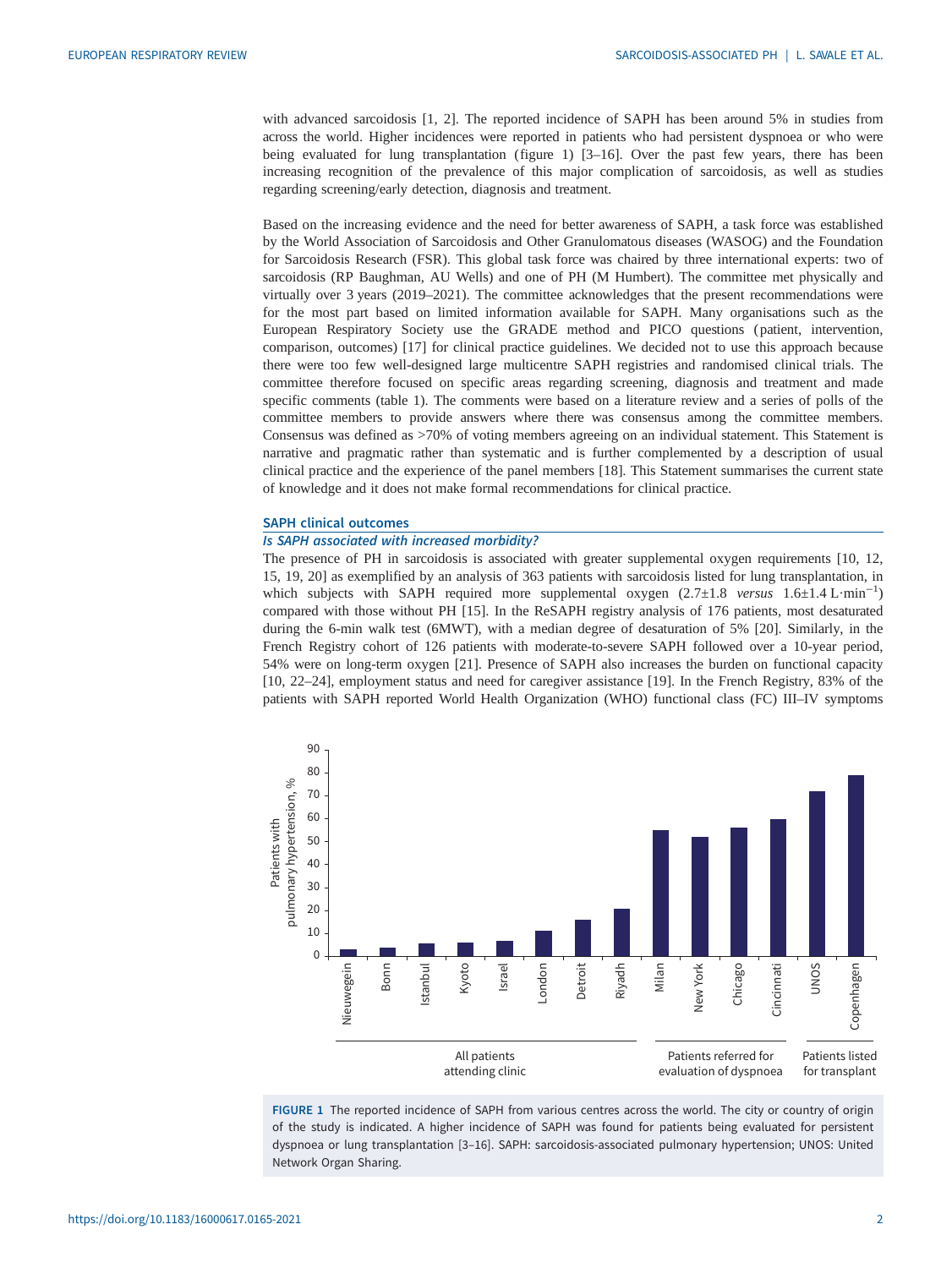#### <span id="page-4-0"></span>TABLE 1 Summary of Task Force comments.

- 1. Presence of SAPH is associated with significant symptomatology and morbidity, as evidenced by increased WHO FC, decreased 6MWD or desaturation and increased oxygen use.
- 2. Pulmonary hypertension is an independent predictor of mortality in patients with sarcoidosis.
- 3. Since the cause of SAPH is multifactorial, the committee commented that the current recommendation to keep SAPH in Group 5 was reasonable. The committee considered that patients with left ventricular disease either due to sarcoidosis or other conditions should be treated as WHO Group 2. The committee felt it was important to identify a dominant cause for SAPH on an individual basis, as it is likely to have treatment implications.
- 4. The suggestions of who should undergo transthoracic echocardiogram are summarised in [figure 3](#page-7-0).
- 5. The committee's suggestions regarding who should undergo RHC are summarised in [figure 5.](#page-9-0)
- 6. The committee suggested that the right-heart catheterisation results should be interpreted by a multidisciplinary team with at least a sarcoidosis and PH expert and decisions should be made as summarised in [figure 6.](#page-10-0)
- 7. Evaluate for pulmonary artery stenosis or mediastinal compression by chest imaging.
- 8. In SAPH, treatment decision and follow-up should be made by a multidisciplinary team with a sarcoidosis and a PH expert. Off-label use of PAH medical therapy may be considered for symptomatic patients on a case-by-case basis [\(figure 7\)](#page-12-0).
- 9. Patients who have failed to respond to treatment for PH should be referred for lung transplant evaluation, if they are deemed otherwise to be appropriate candidates.

SAPH: sarcoidosis-associated pulmonary hypertension; WHO FC: World Health Organization Functional Class; 6MWD: 6-min walk distance; RHC: right-heart catheterisation; PH: pulmonary hypertension; PAH: pulmonary arterial hypertension.

[\[21](#page-16-0)]. In the Duke cohort of 95 patients followed for 11 years, almost all patients (99%) were symptomatic with activity (WHO FC II–IV symptoms) and 77% of the cohort reported WHO FC III/IV symptoms [[22\]](#page-16-0). In a small British cohort of 24 patients, 48% had WHO FC III symptoms, while 42% had WHO FC IV symptoms [\[23](#page-16-0)]. Moreover, objective assessment of functional capacity supports subjectively reported decreased exercise tolerance in patients with SAPH. The 6-min walk distance (6MWD) was consistently found to be reduced in several studies, with mean values ranging between 305 and 320 metres [[20, 21, 24\]](#page-16-0). The French Registry analysis which captured dyspnoea assessed by the Borg scale found it to be elevated at 4.0±2.3 [\[21](#page-16-0)] during the performance of the 6MWT.

#### **Summary**

Presence of SAPH is associated with significant symptomatology and morbidity, as evidenced by increased WHO FC, decreased 6MWD or desaturation and increased oxygen use.

#### Is SAPH an independent predictor of mortality?

Several studies have assessed the presence of RV dysfunction in patients with SAPH. In the Duke cohort, the median N-terminal pro-brain natriuretic peptide (NT-proBNP) level at the time of initial evaluation was 910 pg·mL−<sup>1</sup> (Q1–Q3: 225–2807). On transthoracic echocardiogram, the majority (59%) of patients had either moderate or severe RV enlargement and 55% had moderate or severe RV dysfunction [[22\]](#page-16-0). Interestingly, in this cohort, neither baseline echocardiographic nor haemodynamic characterisation of RV function were associated with outcomes, but follow-up NT-proBNP levels were higher in those who died or were hospitalised (1258.0 *versus* 262.0 pg·mL<sup>-1</sup>, p=0.007).

The mortality implications of any PH, both pre- and post-capillary, in the context of sarcoidosis are also profound, with a 10-fold increase in mortality and an estimated 5-year survival of only 59% [[1](#page-15-0), [14,](#page-15-0) [25\]](#page-16-0). [Figure 2](#page-5-0) shows the 1-, 3-, and 5-year survival reported from several centres across the world [\[7, 13,](#page-15-0) [21, 23](#page-16-0), [24\]](#page-16-0). In the Duke cohort, the median time from diagnosis of SAPH to either death or hospitalisation was 6 months (Q1–Q3: 3.0–12.0 months) [[22\]](#page-16-0). Patients with SAPH are more likely to be listed for lung transplant and also have a greater likelihood of succumbing while on the waiting list [[15](#page-15-0), [26\]](#page-16-0). In the British cohort, the rate of mortality or transplantation was 41.2% with the median survival without transplantation being 5.3 years. In that study, more patients who died or underwent transplantation during follow-up had baseline RV dysfunction (80%) [\[23](#page-16-0)]. The ReSAPH registry analysis of 159 patients with pre-capillary SAPH demonstrated the 1-, 3- and 5-year transplant-free survival to be 83.7%, 70.6% and 58.5%, respectively. Severe gas transfer impairment (diffusing lung capacity for carbon monoxide ( $D_{\text{LCO}}$ ) <35% predicted) and 6MWD <300 m were strong predictors of decreased survival ( p=0.0151 and p <0.0001, respectively) [\[24](#page-16-0)]. These results were similar to the French Registry, which demonstrated 3- and 5-year survival rates of 74% and 55%, respectively [\[21](#page-16-0)].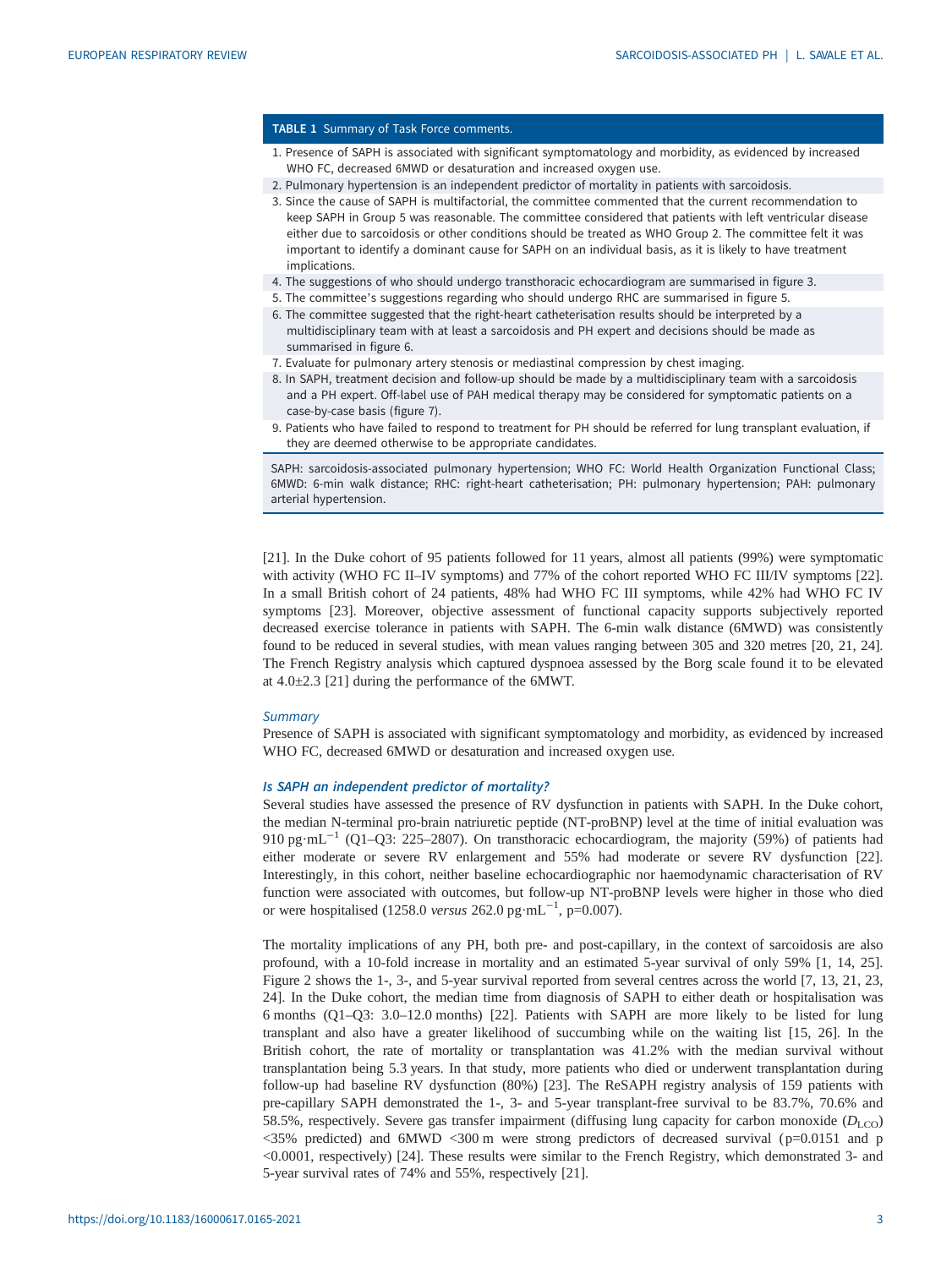<span id="page-5-0"></span>



In patients with SAPH from the French Registry, univariate analysis showed that WHO FC IV, 6MWD and reduced forced vital capacity (FVC) or  $D_{\text{LCO}}$  were associated with a poor survival [\[21](#page-16-0)]. In multivariate analysis, only 6MWD remained independently associated with mortality [[21\]](#page-16-0). It is still not clear if patients with SAPH are succumbing because of PH or in the presence of PH. In one study, which demonstrated that SAPH was associated with mortality, the only haemodynamic factor that remained predictive of mortality after multivariable analysis was the right arterial pressure [\[26](#page-16-0)]. In another study of a small cohort of 24 patients, presence of right ventricular dysfunction on echocardiography was the most powerful predictor of death or transplantation (OR 83.1, 95% CI 2.2-31.02, p=0.017) [[23\]](#page-16-0). This evidence of right-sided heart failure implies that patients with SAPH are indeed dying from their PH, rather than the PH being an epiphenomenon.

In two multi-regression analyses PH has been found to be an independent risk factor for mortality [\[1, 2\]](#page-15-0). In evaluating patients awaiting lung transplant the final prediction model for mortality included mPAP [\[19](#page-16-0)]. In an analysis of fibrotic sarcoidosis patients, presence of PH by echocardiography had a hazard ratio for mortality of 3.42. In the study by KIRKIL et al. [\[1\]](#page-15-0), haemodynamically confirmed pre-capillary SAPH had a hazard ratio of 8.96 and, along with fibrosis >20% by high-resolution computed tomography (HRCT) and age, remained an independent predictor of mortality by Cox modelling.

#### **Summary**

PH is an independent predictor of mortality in patients with sarcoidosis.

### Classification/cause of SAPH

## Should SAPH be divided into various subclasses

SAPH can be caused by a variety of mechanisms [\(table 2](#page-6-0)). Due to the predilection of granulomas for the lymphatics, which are found in the bronchovascular bundles and the interlobular septae, pulmonary vascular granulomatous involvement typically occurs on both the arterial and venous sides of the circulation. In one study of organ explants from patients with sarcoidosis undergoing lung transplantation, features of venous involvement were identified in addition to arterial disease [[25\]](#page-16-0). An increased incidence of pulmonary emboli is frequently encountered in sarcoidosis patients [[27](#page-16-0)–[29](#page-16-0)], and chronic thromboembolism can potentially lead to Group 4 PH [[30\]](#page-16-0). Interstitial changes are also highly associated with the development of PH [\[20](#page-16-0), [21\]](#page-16-0). Although more than half of patients with SAPH have clinical fibrotic lung disease, most studies confirm that up to 20% of patients with SAPH have no radiographic evidence of parenchymal lung disease [\[12](#page-15-0), [20](#page-16-0), [31](#page-16-0)]. Alveolar hypoxia, most frequently in the setting of parenchymal involvement, may also contribute to the development of PH. Hilar adenopathy compressing the pulmonary arteries and veins can also lead to PH. However, compression usually has to be of multiple vessels to lead to significant PH. In a study of 156 patients with SAPH, significant compressive hilar adenopathy leading to PH was identified in only two patients [\[21](#page-16-0)]. Fibrosing mediastinitis due to sarcoidosis can also contribute to PH [\[32](#page-16-0)–[34\]](#page-16-0). In the French Registry, 3 of 156 patients with SAPH had fibrosing mediastinitis as the identified cause [\[21](#page-16-0)]. In a prospective study of 72 patients with SAPH from a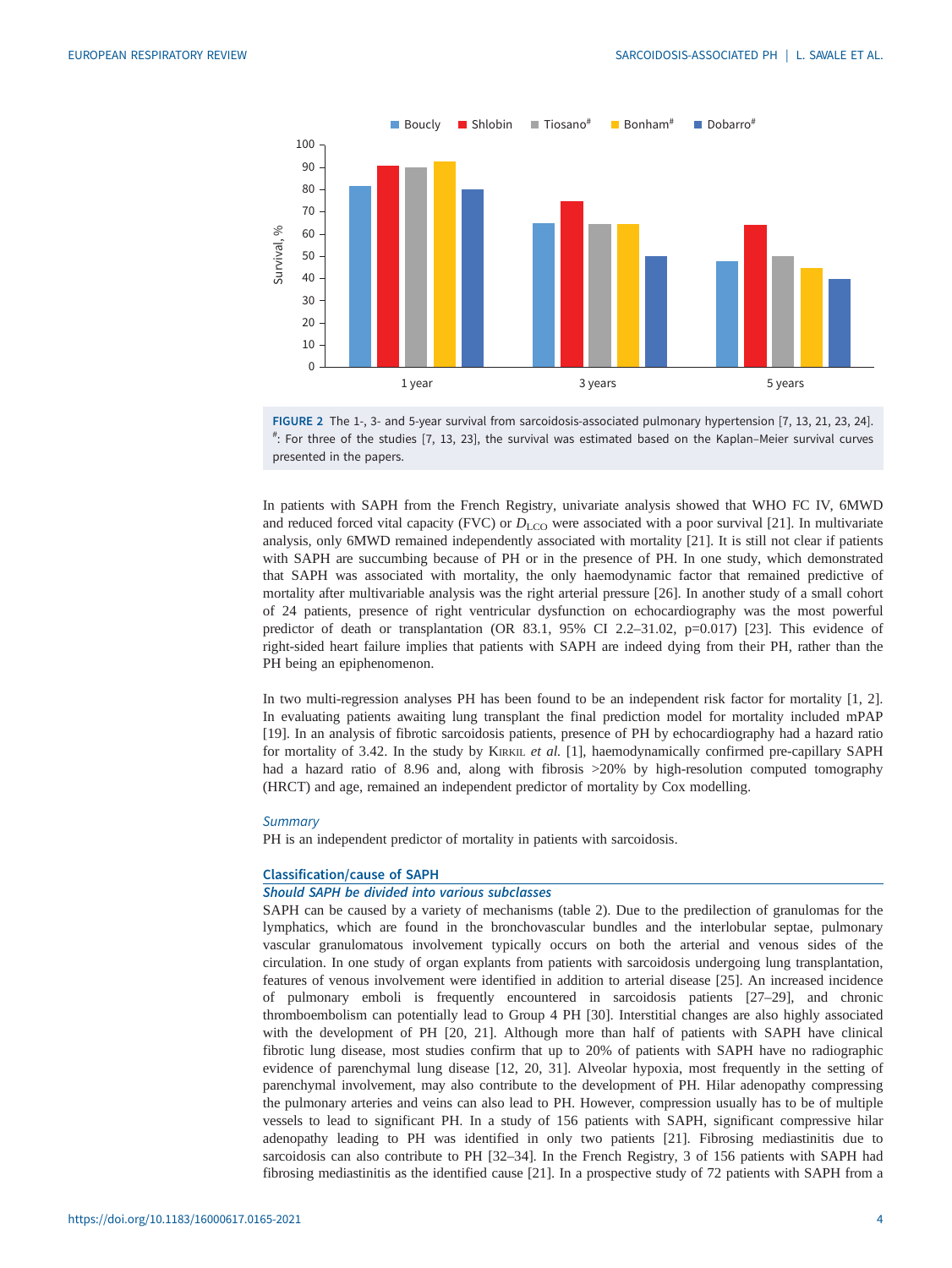<span id="page-6-0"></span>

| TABLE 2 Causes of pulmonary hypertension in sarcoidosis patients |                                                                                                          |
|------------------------------------------------------------------|----------------------------------------------------------------------------------------------------------|
| Condition                                                        | <b>Potential treatments</b>                                                                              |
| Vascular disease                                                 |                                                                                                          |
| Vasculitis                                                       | Glucocorticoids and other anti-inflammatory treatments<br>Pulmonary vasodilators                         |
| Granulomatous vascular involvement                               | Glucocorticoids and other anti-inflammatory treatments<br>Pulmonary vasodilators                         |
| Veno-occlusive disease                                           | Glucocorticoids and other anti-inflammatory treatments<br>Careful use of pulmonary vasodilators          |
| Pulmonary embolism (CTEPH)                                       | Anticoagulation<br>Balloon pulmonary angioplasty<br>Pulmonary endarterectomy<br>Pulmonary vasodilators   |
| Interstitial lung disease                                        |                                                                                                          |
| Parenchymal lung disease due to granulomas                       | Glucocorticoids and other anti-inflammatory treatments                                                   |
| Parenchymal lung disease due to fibrosis                         | Anti-fibrotic agents                                                                                     |
| Hilar and mediastinal distortion                                 |                                                                                                          |
| Pulmonary artery/vein extrinsic compression                      | Glucocorticoids and other anti-inflammatory treatments<br>Dilation and/or stenting of compressed vessels |
| Fibrosing mediastinitis                                          | Dilation and/or stenting of compressed vessels                                                           |
| <b>Extrapulmonary disease</b>                                    |                                                                                                          |
| Left ventricular systolic dysfunction                            | Glucocorticoids and other anti-inflammatory treatments<br>Diuretics, afterload reduction                 |
| Left ventricular diastolic dysfunction                           | <b>Diuretics</b>                                                                                         |
| Sleep apnoea                                                     | CPAP, oxygen and other measures                                                                          |
| Liver disease                                                    | Glucocorticoids and other anti-inflammatory treatments                                                   |
|                                                                  |                                                                                                          |

CTEPH: chronic thromboembolic pulmonary hypertension; CPAP: continuous positive airway pressure.

single institution, eight patients were found to have vascular compression/distortion. In all eight patients, stenting was successful in reducing pulmonary artery pressure [[35](#page-16-0)].

Left ventricular disease can lead to development of post-capillary PH. In one study, approximately 20% of patients with SAPH demonstrated elevated PAWP, consistent with left ventricular failure [[14\]](#page-15-0). Sarcoidosis patients may have comorbid coronary artery disease. This can be a cause of significant morbidity in sarcoidosis [[36\]](#page-16-0). Evaluation of patients with elevated pulmonary artery pressure should exclude left ventricular disease as the basis of either ischaemic or nonischaemic heart disease. Granulomatous inflammation can also cause an infiltrative cardiomyopathy often leading to left heart failure [[37\]](#page-16-0). However, in some cases, the left ventricular ejection fraction may be normal or only mildly impaired but still have a less compliant left ventricle [\[38](#page-16-0), [39](#page-16-0)].

Sleep-related breathing disorders can contribute to PH [[40, 41](#page-16-0)], and patients with sarcoidosis have an increased incidence of obstructive sleep apnoea syndrome (OSAS) [[42](#page-16-0)–[44](#page-16-0)]. Of note, chronic use of corticosteroids increases the risk for OSAS in sarcoidosis patients, regardless of gender of patient [[44\]](#page-16-0). If OSAS is diagnosed, treatment with continuous positive airway pressure (CPAP) should be initiated. Although the liver is one of the most commonly affected organs in sarcoidosis [[45,](#page-16-0) [46](#page-17-0)], severe liver disease is relatively uncommon [[47, 48\]](#page-17-0) and portopulmonary hypertension is rarely seen.

#### **Summary**

Since the cause of SAPH is multifactorial, the committee commented that the current recommendation to keep SAPH in Group 5 was reasonable. The committee considered that patients with left ventricular disease either due to sarcoidosis or other conditions should be treated as WHO Group 2. The committee felt it was important to identify a dominant cause for SAPH on an individual basis, as it is likely to have treatment implications.

#### Screening and diagnosis of SAPH

#### Who should get a transthoracic echocardiogram?

Screening is defined as the systematic use of a test, or tests, in at-risk individuals to identify disease before symptom onset. Previous studies have shown that screening allows earlier management and better clinical outcome in patients with systemic sclerosis-associated pulmonary arterial hypertension (PAH) [[49\]](#page-17-0). While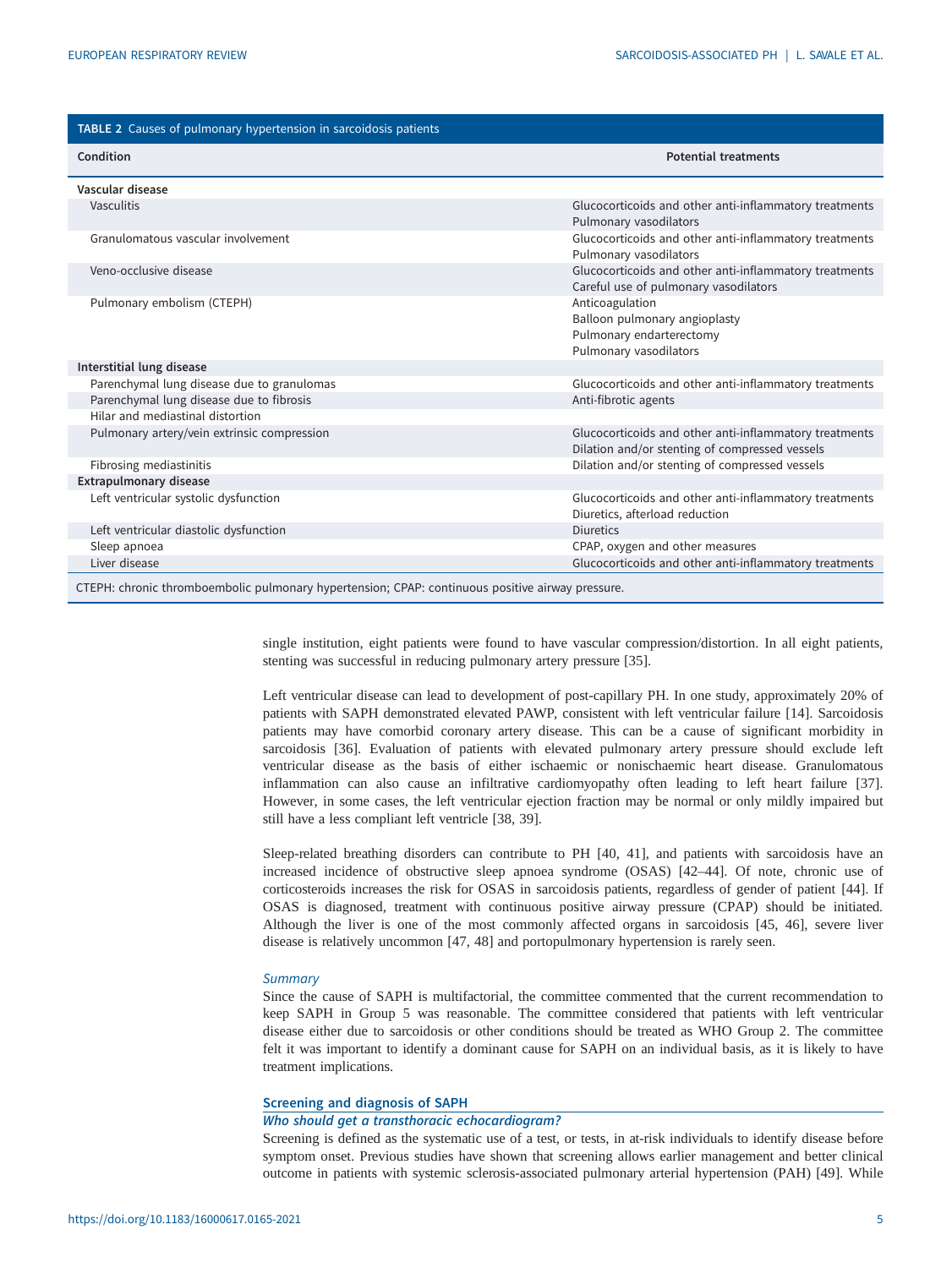<span id="page-7-0"></span>the consequences of SAPH screening remains unknown, the task force felt that it is desirable to improve awareness of this severe complication of sarcoidosis in an attempt to diagnose it earlier when functional impairment and haemodynamics are less severely compromised. Therefore, screening (in asymptomatic patients) and early diagnosis (when symptoms and functional impairment are present) have the potential to identify SAPH at an early stage. It has been previously recommended using GRADE methodology that a transthoracic echocardiogram should be performed in those patients with sarcoidosis in whom PH is suspected (conditional recommendation) [[50\]](#page-17-0).

The task force evaluated what factors would lead to the decision to perform a transthoracic echocardiogram in patients with sarcoidosis and identified several features which were likely to be associated with SAPH (figure 3). The task force felt the presence of one or more of these features should lead to echocardiography. RHC should be performed when echocardiography gives a high or intermediate probability of PH (according to the ESC/ERS PH guidelines) [\(figure 4](#page-8-0)) [[51\]](#page-17-0) and for all patients being considered for lung transplant. For those patients, the RHC should be followed by left catheterisation and coronarography because of the potential implication of the results for the patient's management and on future lung transplantation in eligible cases (timing of transplantation, lung or heart-lung transplantation, need of extracorporeal circulation). Over 70% of sarcoidosis patients undergoing lung transplant will have SAPH and presence of SAPH increases the indication for transplant [\[16](#page-15-0), [19](#page-16-0)]. However, SAPH was not associated with higher mortality after transplant [\[52](#page-17-0)]. While a recent study did not find that SAPH was associated with increased mortality for patients on the lung transplant list [[53\]](#page-17-0), patients with SAPH still had significant morbidity.

Other features, ranging from chest imaging to serum biomarkers, have been associated with the presence of SAPH and therefore could be considered as part of the screening process. In three large studies, approximately half of sarcoidosis patients with persistent dyspnoea despite anti-inflammatory therapy were noted to have SAPH [[11, 12](#page-15-0), [14\]](#page-15-0). These studies did not identify which specific complaint or level of dyspnoea led to further evaluation. However, all three studies found that the rate of SAPH was up to ten



FIGURE 3 Algorithm for who should undergo transthoracic echocardiogram to evaluate for SAPH. 6MWD: 6-min walk distance; BNP: B-type natriuretic peptide; BSA: body surface area; CT: computed tomography; D<sub>LCO</sub>: diffusing capacity of the lung for carbon monoxide; ECG: electrocardiogram; FVC: forced vital capacity; MRI: magnetic resonance imaging; NT-proBNP: N-terminal (NT)-pro hormone BNP; NYHA-FC: New York Heart Association functional class; PFT: pulmonary function test; PH: pulmonary hypertension; RV: right ventricle; SAPH: sarcoidosis-associated pulmonary hypertension. <sup>#</sup>: Transthoracic echocardiogram recommended to assess for SAPH and left ventricular dysfunction. <sup>4</sup>: May be more accurate if corrected for BSA.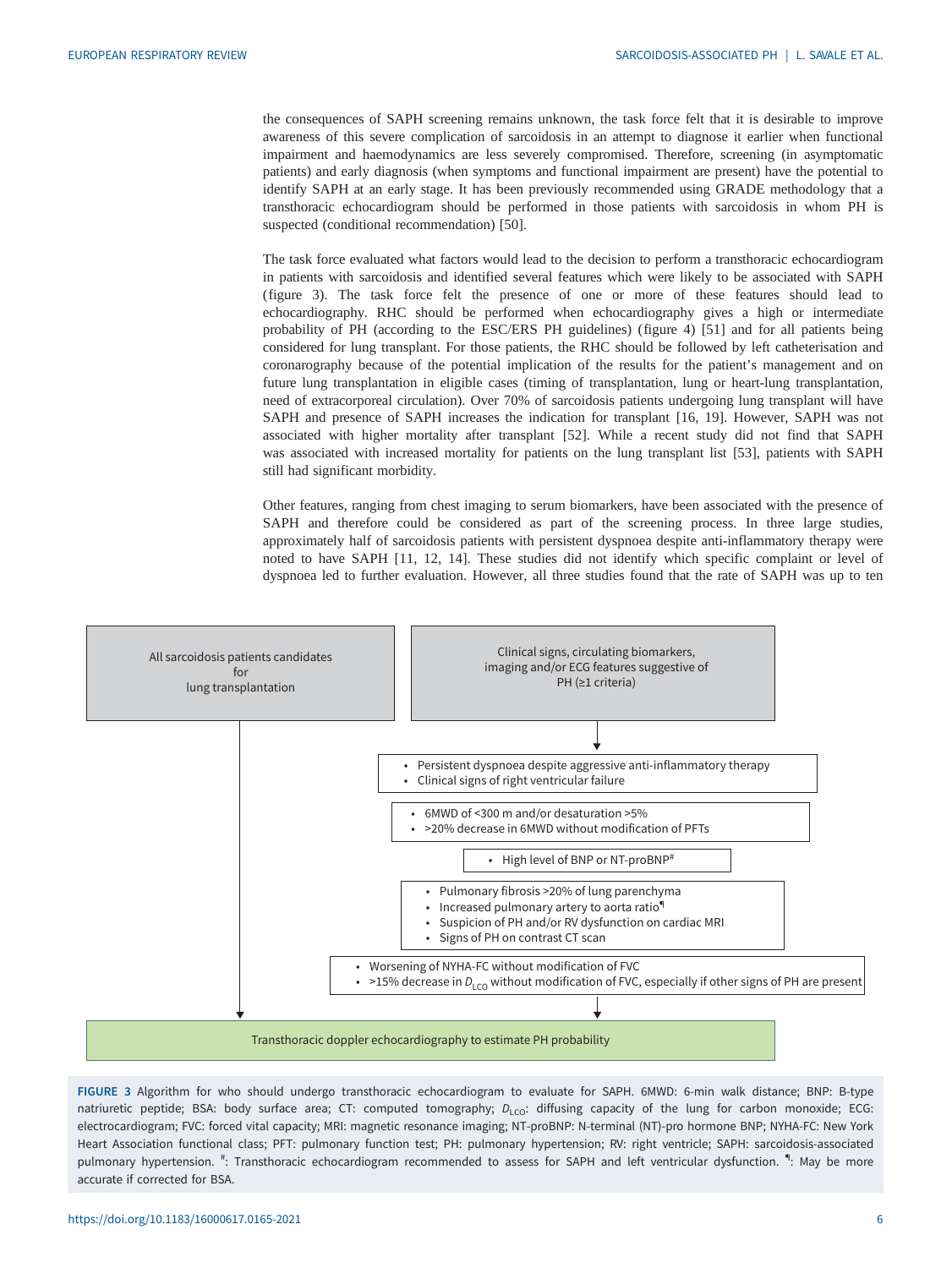<span id="page-8-0"></span>

| Echo suggestive of PH                                                                                                 | Peak tricuspid regurgitant<br>velocity, $m·s^{-1}$                                               | Presence of other echo PH signs<br>(see below)                                                                                |
|-----------------------------------------------------------------------------------------------------------------------|--------------------------------------------------------------------------------------------------|-------------------------------------------------------------------------------------------------------------------------------|
| Low                                                                                                                   | $\leq$ 2.8 or not measurable                                                                     | <b>No</b>                                                                                                                     |
| Intermediate                                                                                                          | $\leq$ 2.8 or not measurable                                                                     | Yes                                                                                                                           |
| Intermediate                                                                                                          | $2.9 - 3.4$                                                                                      | <b>No</b>                                                                                                                     |
| High                                                                                                                  | $2.9 - 3.4$                                                                                      | <b>Yes</b>                                                                                                                    |
| High.                                                                                                                 | >3.4                                                                                             | Not required                                                                                                                  |
|                                                                                                                       |                                                                                                  |                                                                                                                               |
| Presence of other echo PH signs:                                                                                      |                                                                                                  |                                                                                                                               |
| The ventricles                                                                                                        | <b>Pulmonary artery</b>                                                                          | Inferior vena cava and right atrium                                                                                           |
| Right ventricle/left ventricle basal<br>diameter ratio >1.0                                                           | Right ventricular outflow Doppler<br>acceleration time <105 msec and/or<br>mid systolic notching | Inferior cava diameter >21 mm with<br>decreased inspiratory collapse<br>(<50% with a sniff or <20% with<br>quiet inspiration) |
| Flattening of the interventricular<br>septum (left ventricular eccentricity<br>index >1.1 in systole and/or diastole) | Early diastolic pulmonary<br>regurgitation velocity > 2.2 m·s <sup>-1</sup>                      | Right atrial area (end-systole)<br>$>18$ cm <sup>2</sup>                                                                      |
|                                                                                                                       | PA diameter >25 mm                                                                               |                                                                                                                               |

FIGURE 4 Probability of pulmonary hypertension from echocardiography findings of direct estimate of right ventricular systolic pressure and indirect evidence of right ventricular strain. Reproduced from GALIE et al. [[51](#page-17-0)]. PA: pulmonary artery; PH: pulmonary hypertension.

times higher than the general sarcoidosis population. Patients with SAPH generally have a median 6MWD of <350 m [[9](#page-15-0), [20, 21,](#page-16-0) [54](#page-17-0)]. Most patients also desaturate >5% during the test [\[9\]](#page-15-0). It has also been noted that some patients with SAPH have elevated serum B-type natriuretic peptide (BNP) and NT-proBNP levels [[8](#page-15-0), [22](#page-16-0), [55](#page-17-0)]. Chest imaging has also been shown to be abnormal in SAPH patients. Patients with SAPH are more likely to have pulmonary fibrosis than a comparable symptomatic group [\[11](#page-15-0), [12](#page-15-0)]. This has led to the recommendation that all sarcoidosis patients with fibrosis be screened for SAPH [\[56](#page-17-0)]. However, there was the concern among the committee about the variable interpretation of presence of pulmonary fibrosis on chest radiograph [[57\]](#page-17-0). The presence of greater than 20% fibrosis on HRCT has proved a more reproducible assessment of fibrosis with good agreement between radiologists and clinicians [\[58](#page-17-0), [59\]](#page-17-0). The presence of >20% fibrosis on HRCT has been found to be associated with increased mortality in pulmonary sarcoidosis [[1](#page-15-0), [2,](#page-15-0) [58\]](#page-17-0). The presence of an increased pulmonary artery diameter, corrected for by either aorta diameter or body surface area [[2](#page-15-0), [60](#page-17-0), [61\]](#page-17-0), is associated with SAPH. The group also reached consensus regarding an enlarged right ventricle on a contrast computed tomography (CT) scan as an indicator for the patient to have a transthoracic echocardiogram. Cardiac MRI findings of RV dysfunction or PH have been reported in SAPH [[62, 63\]](#page-17-0). Cardiac MRI is useful in identifying cardiac sarcoidosis and as a result any potential treatment implications. Several studies in patients with SAPH have shown that patients with SAPH have a degree of pulmonary restriction (FVC <60% pred) and at least moderate gas transfer impairment  $(D_{\text{LCO}}$  <50% pred) [\[11](#page-15-0), [12](#page-15-0), [24](#page-16-0)]. Patients with sarcoidosis such lung function parameters would be considered for SAPH screening. Using the paradigm of systemic sclerosis-associated PH, a  $K_{\rm CO}$  (transfer coefficient of the lung for carbon monoxide) <60% pred or an FVC/  $D_{\rm LCO}$  ratio >1.6 may be parameters predicting SAPH [[49\]](#page-17-0).

There was consensus that the presence of one or more of these factors should lead to echocardiography to determine the probability of PH. In addition, other features were identified by the group and consensus for screening echocardiography was achieved if there is a worsening of New York Heart Association (NYHA) functional class, a decrease >20% in the 6MWD, or a decrease >15% of the  $D_{\text{LCO}}$  when there was no significant change in lung volumes.

#### **Summary**

The suggestions of who should undergo transthoracic echocardiogram are summarised in [figure 3.](#page-7-0)

#### Who should get right-heart catheterisation?

RHC is the gold standard for diagnosing PH. It has been recognised for several years that echocardiography may over or underestimate pulmonary arterial pressure (PAP), especially in those with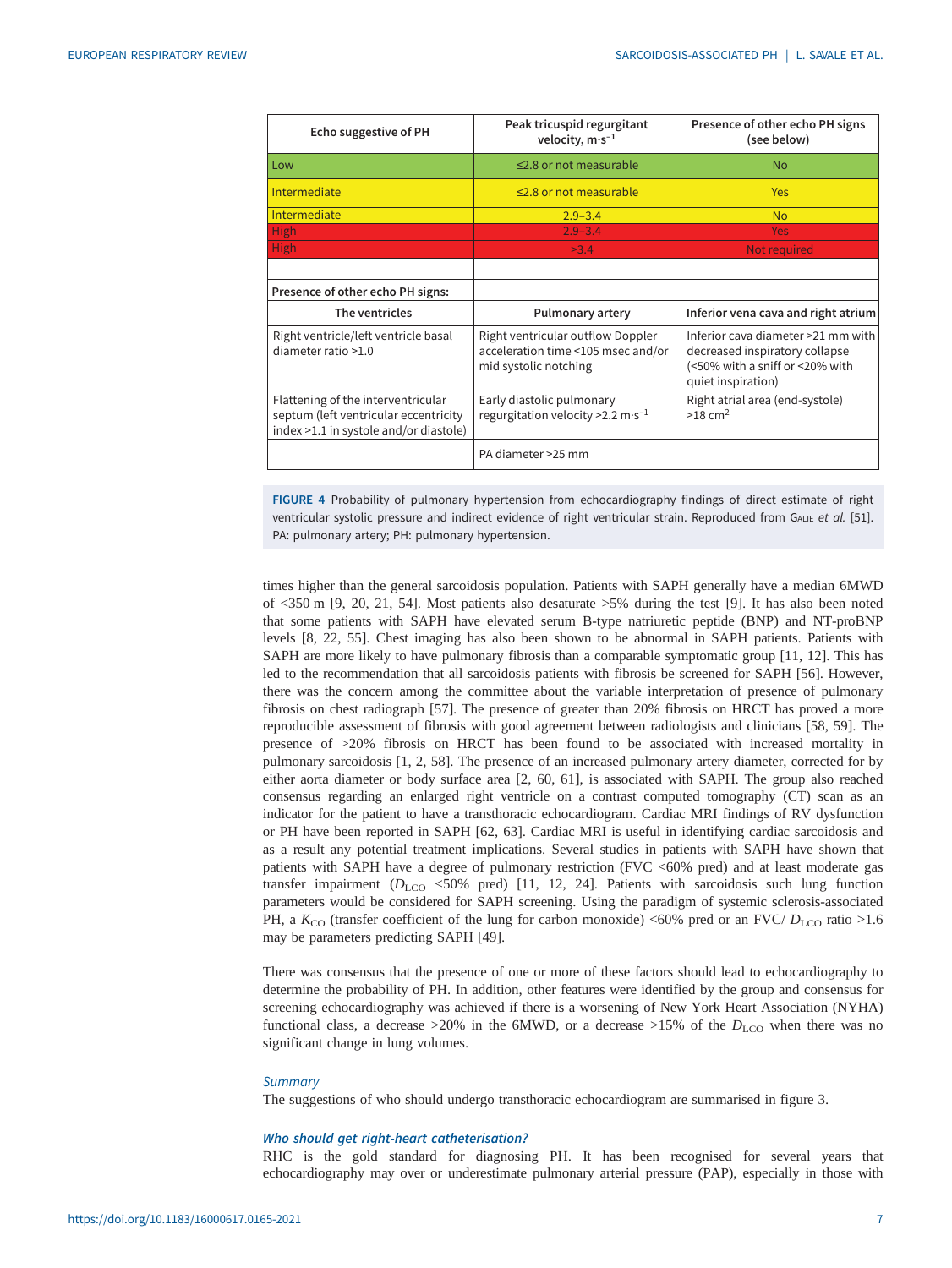<span id="page-9-0"></span>



interstitial lung disease [\[64](#page-17-0), [65](#page-17-0)]. In sarcoidosis, RHC can be particularly helpful in separating pre- and post-capillary PH [\[14](#page-15-0)]. A transthoracic echocardiogram can estimate the probability of PH and raise suspicion, but it cannot define SAPH. The echocardiogram can provide information regarding RV function and evaluate left ventricular function may suggest post-capillary PH. However, a RHC remains the definitive test to distinguish between pre- and post-capillary PH [\[14](#page-15-0)]. Therefore, the committee felt the results of echocardiography should be used to determine who should undergo RHC.

The estimated RV systolic pressure based on tricuspid regurgitation velocity (TRV) is the most validated echocardiographic parameter to screen for PH. However, the echo may not be a well visualised tricuspid regurgitation (TR) jet seen on transthoracic echocardiogram. Also, other signs suggestive of PH may be seen on transthoracic echocardiogram when analysing the ventricles, the pulmonary arteries, the inferior vena cava and right atrium. The ESC/ERS PH guidelines [\[51](#page-17-0)] have proposed a simple algorithm which allows one to incorporate both the TRV and other indirect measures [\(figure 4](#page-8-0)) leading to a scoring of patients as having high, intermediate or low probability for PH. For SAPH, for those with low probability, the decision to proceed with a right catheterisation should be made on a case-by-case basis. For those in whom the results were inconclusive, the patient should be considered on a case-by-case basis (figure 5) with a joint decision between a PH and a sarcoidosis expert. Factors which may influence the decision to perform a RHC include echocardiographic evidence for RV dysfunction [\(figure 4](#page-8-0)), pulmonary function tests, 6MWT, BNP or NT-proBNP and imaging results. For members of the committee, there was not agreement regarding systematically performing a RHC in those with an intermediate probability of PH associated with severe interstitial lung disease. The presence of right ventricular dysfunction on echocardiogram adds further support to the decision to proceed with RHC, but there was insufficient evidence in sarcoidosis to make this a formal recommendation. Some felt this was not needed unless in the context of a lung transplant evaluation. Others felt that the decision for RHC should be made on a case-by-case basis. This ambivalence is predicated by the current literature that suggests this group may not be responsive to PAH therapies.

#### **Summary**

The committee's suggestions regarding who should undergo RHC are summarised in figure 5.

#### How should one interpret RHC in SAPH?

The committee felt that the RHC should be performed in a PH expert centre and its results (and consequences) should be interpreted by a multidisciplinary team with expertise in PH, sarcoidosis, imaging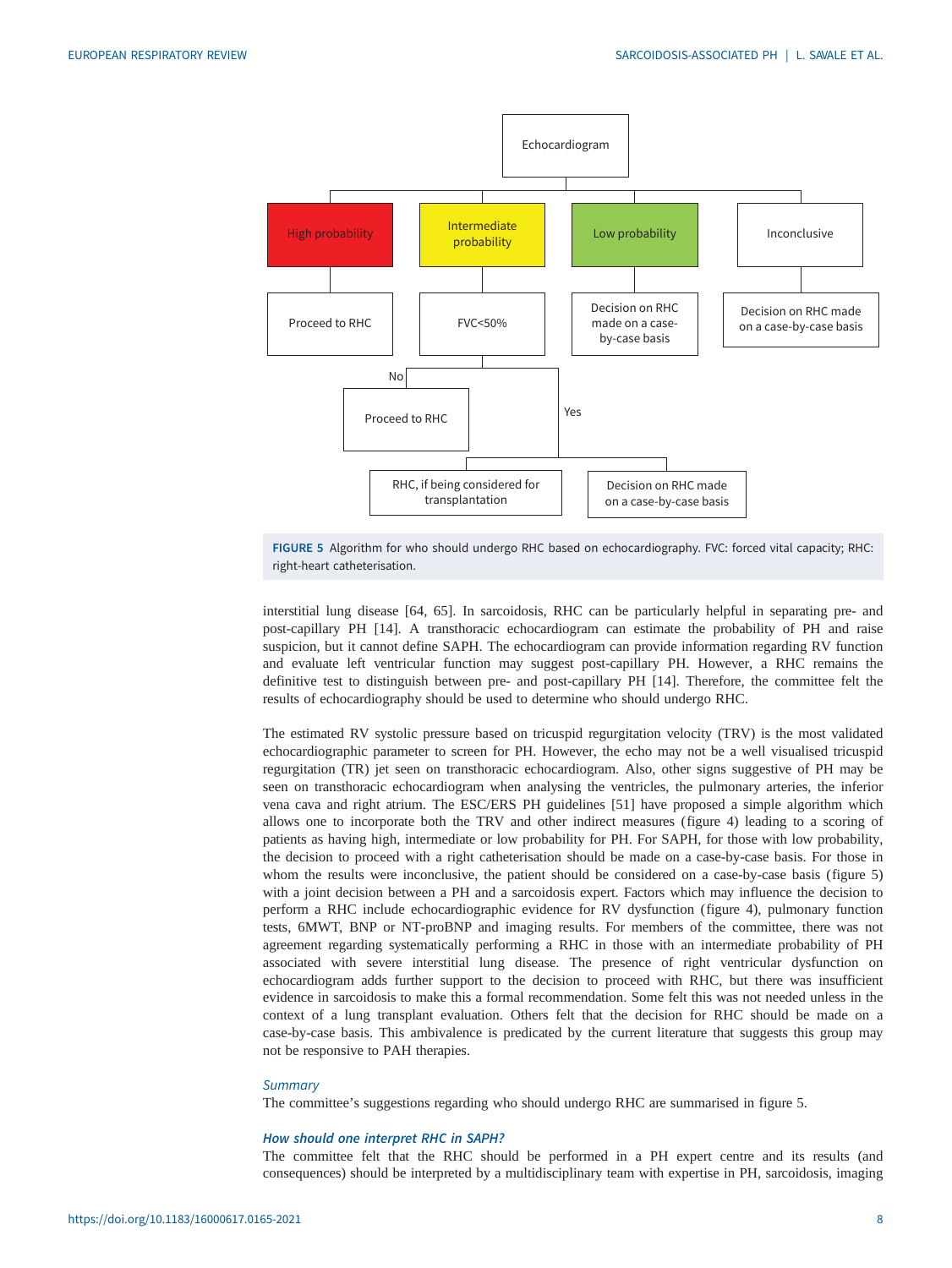<span id="page-10-0"></span>and transplantation, if available and appropriate. In some cases, the sarcoidosis and PH expert may be the same person. A cardiologist's input is needed for those with post-capillary PH to distinguish sarcoidosis-related causes from left-sided heart failure. Review of the RHC tracings may be useful in order to precisely define the pre- or post-capillary mechanisms of PH.

Figure 6 summarises the suggestions of the committee on assessing the RHC. For patients with an elevated mPAP (>20 mm Hg), the results of the PAWP measurement will determine whether this is pre- or post-capillary PH (WHO Group 2). As noted in the figure, a PAWP >15 mm Hg confirms a post-capillary PH. If there is any uncertainty about the validity of the PAWP measurement, then direct measurement of the left ventricular end-diastolic pressure measurement should be considered. The distinction is important for both treatment decisions as well as prognosis [[14](#page-15-0)]. The committee recognised that patients might have combined pre- and post-capillary PH which can be either due to pre-capillary vascular changes due to left heart disease or due to sarcoidosis-related factors. Therefore, careful follow-up evaluation after the initial treatment decision should be undertaken for these patients in particular to ensure that the chosen treatment course is accompanied by a salutary and not a deleterious response. Pre-capillary PH due to pulmonary vascular disease is robustly defined when the PVR is  $\geq 3$  WU but remains likely when the PVR is between 2 and 3.

For patients with a mean PAP of <20 mm Hg, the clinician should look elsewhere for the cause of symptoms and offer regular follow-up.

In patients with a PAWP 13–15 mmHg, left-sided cardiac involvement can still be contributory to PH. However, a RHC occasionally with the need for provocative manoeuvres, such as fluid challenge or exercise, remains the definitive test to distinguish between pre and post-capillary PH.

The cardiac MRI may provide additional information in these cases. It may indicate cardiac involvement as the cause of increased pressures, especially for those WHO Group 2 patients. These patients should still be considered for a multidisciplinary discussion [\[37](#page-16-0)]. In addition, the presence of right ventricular abnormalities were prognostic factors in a population of sarcoidosis patients with suspected cardiac sarcoidosis [[66\]](#page-17-0). No study has been conducted to the correlation between right ventricular sarcoidosis and the presence of PH.

#### **Summary**

The committee indicated that the RHC results should be interpreted by a multidisciplinary team with at least a sarcoidosis and PH expert and decisions should be made as summarised in figure 6.



FIGURE 6 Interpretation of right-heart catheterisation and subsequent treatment recommendations are made in the figure. mPAP: mean pulmonary artery pressure; PAWP: pulmonary artery wedge pressure; PH: pulmonary hypertension; PVR: pulmonary vascular resistance; WHO: World Health Organization; WU: Wood's unit. #: Cardiac sarcoidosis may be evident in pre-capillary PH without changing haemodynamics. "I: Careful evaluation should be performed by a cardiologist/PH specialist to distinguish PH due to left heart disease with subsequent pre-capillary vascular changes and sarcoidosis-associated PH.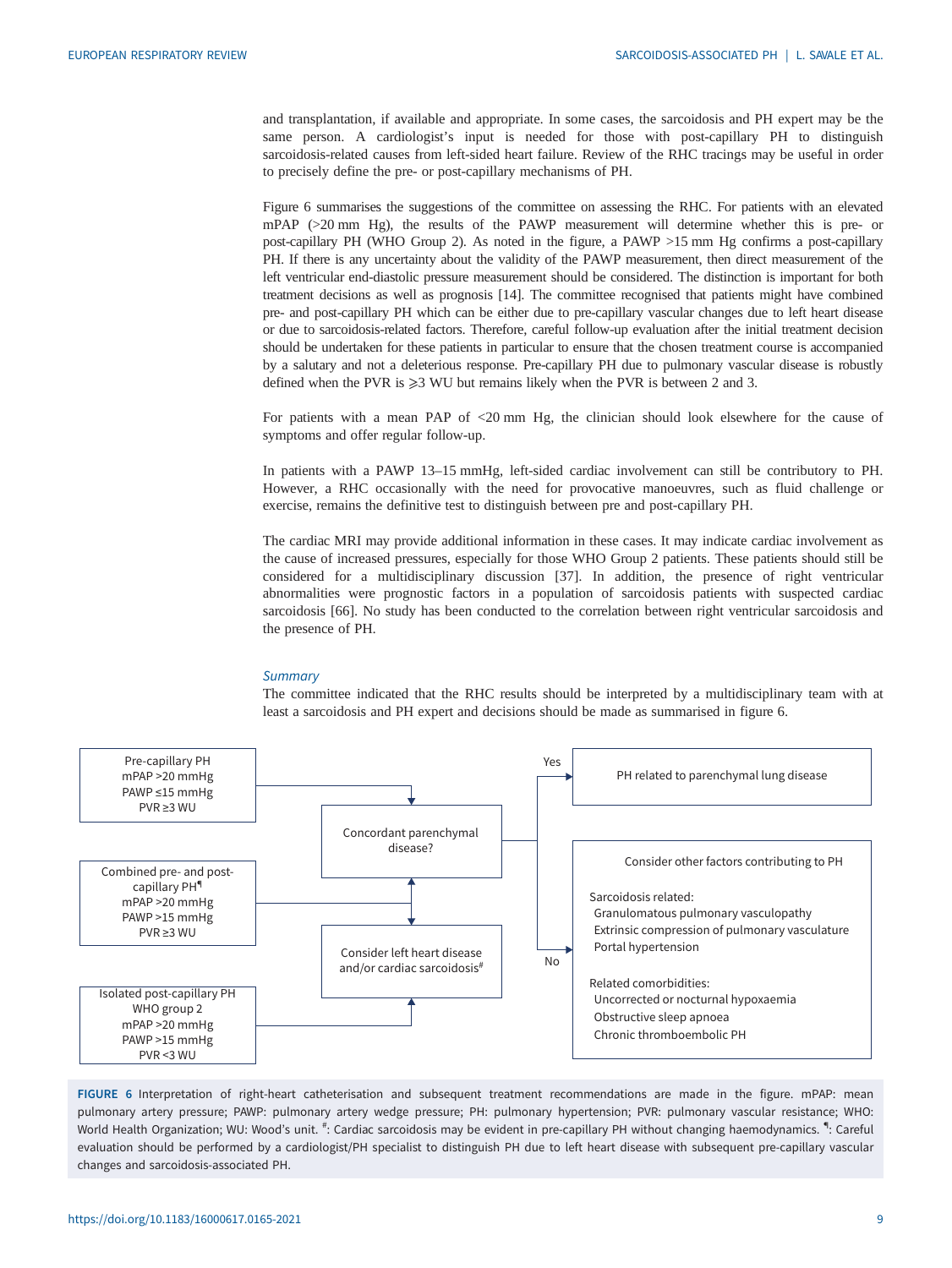| <b>TABLE 3</b> Treatment of pre-capillary SAPH |                                                          |                                                      |                                                            |
|------------------------------------------------|----------------------------------------------------------|------------------------------------------------------|------------------------------------------------------------|
|                                                | Highest level of evidence study in<br>patients with SAPH | Total number of patients with<br><b>SAPH treated</b> | Results in sarcoidosis                                     |
| Prostenoids                                    |                                                          |                                                      |                                                            |
| Epoprostenol                                   | Retrospective OL positive [78, 79]                       | 12                                                   | Haemodynamics improved [78, 79]                            |
| Iloprost                                       | Prospective, OL [72]                                     | 15 of 22 enrolled completed<br>16 weeks' therapy     | In sarcoidosis, haemodynamics and<br>QoL improved [72]     |
| Endothelin receptor<br>antagonists             |                                                          |                                                      |                                                            |
| Bosentan                                       | <b>DBPC</b> [71]                                         | 23                                                   | Haemodynamics improved, no change<br>in 6MWD [71]          |
| Ambrisentan                                    | Prospective OL [73]                                      | 21                                                   | Nonsignificant improved QoL, no<br>change 6MWD [73]        |
| Macitentan                                     | Retrospective OL [82]                                    | 6                                                    | WHO FC improved in 4/6 treated<br>patients [82]            |
| Phosphodiesterase 5 inhibitors                 |                                                          |                                                      |                                                            |
| Sildenafil                                     | Retrospective OL [16]                                    | 12                                                   | Haemodynamics improved, 6MWD<br>no changes                 |
| Tadalafil                                      | Prospective OL [74]                                      | 12                                                   | No significant changes in 6MWD<br>and QoL                  |
| <b>Others</b>                                  |                                                          |                                                      |                                                            |
| Riociguat                                      | <b>DBPC</b> [70]                                         | 16                                                   | TCW and 6MWD significantly better<br>compared with placebo |
| Combination therapy                            | Retrospective OL positive [8, 21, 77]                    | 29                                                   | Haemodynamics and 6MWD improved<br>in some                 |

SAPH: sarcoidosis-associated pulmonary hypertension; OL: open-label; QoL: quality of life; DBPC: double-blind, placebo-controlled; 6MWD: 6-min walk distance; WHO FC: World Health Organization functional class; TCW: time to clinical worsening.

#### **Treatment**

## Should pulmonary vasculature be visualised to rule in/out narrowing

SAPH may be caused by direct compression of the pulmonary artery by either mediastinal adenopathy or fibrosis. For patients with adenopathy compressing the pulmonary arteries, anti-inflammatory therapy may lead to reduction of the size of the nodes and relief of the compression. Boucly et al. [[21\]](#page-16-0) identified this situation in five of their 126 (4%) patients with severe SAPH. The authors performed positron emission tomography (PET) scanning to detect this situation. Distortion of the vasculature due to mediastinal fibrosis can also lead to SAPH. In some cases, stenting of the vasculature may reduce PAP [\[35,](#page-16-0) [67\]](#page-17-0). In a prospective study, all patients with SAPH underwent computer tomographic pulmonary angiography. Eight of 72 (11%) were found to have significant pulmonary artery stenosis and underwent successful stenting to relieve pressure [\[35](#page-16-0)]. A recent meta-analysis of the literature found that pulmonary artery angioplasty with or without stenting was successful in improving 6MWD [[68\]](#page-17-0).

#### **Summary**

Evaluate for pulmonary artery stenosis and mediastinal compression chest imaging.

#### Should pre-capillary SAPH be treated?

The committee focused on treatment of pre-capillary PH. The World Symposium on Pulmonary Hypertension concluded in 2019 that there was insufficient information to make routine recommendations for therapy in SAPH [\[69](#page-17-0)]. The results of treatment of SAPH for individual PAH drugs are summarised in table 3 [[70](#page-17-0)–[82](#page-18-0)], with results from the studies with the highest level of evidence for each treatment presented. To date, there have been only two double-blind, placebo controlled (DBPC) trials for SAPH [\[70](#page-17-0), [71\]](#page-17-0). Three studies reported the results of prospective open label trials [[72](#page-17-0)–[74](#page-18-0)]. The remaining studies were retrospective case series. Initial or sequential combination therapy has been shown to be effective in treating PAH [\[75](#page-18-0), [76](#page-18-0)]. Three series have reported the outcome of treatment with various treatment regimens in SAPH [\[8,](#page-15-0) [21](#page-16-0), [77\]](#page-18-0). In those studies, measuring haemodynamics before and after therapy, the majority of patients showed improvement [[8](#page-15-0), [16](#page-15-0), [21,](#page-16-0) [71, 72](#page-17-0), [77](#page-18-0)–[79\]](#page-18-0). There was only one study evaluating haemodynamics for placebo-treated patients demonstrating no significant change in pressures after 16 weeks [\[71](#page-17-0)]. Other end-points, including 6MWD and quality of life measures, had more mixed results. As summarised in table 3, not all studies found a positive response to treatment in SAPH. To date, only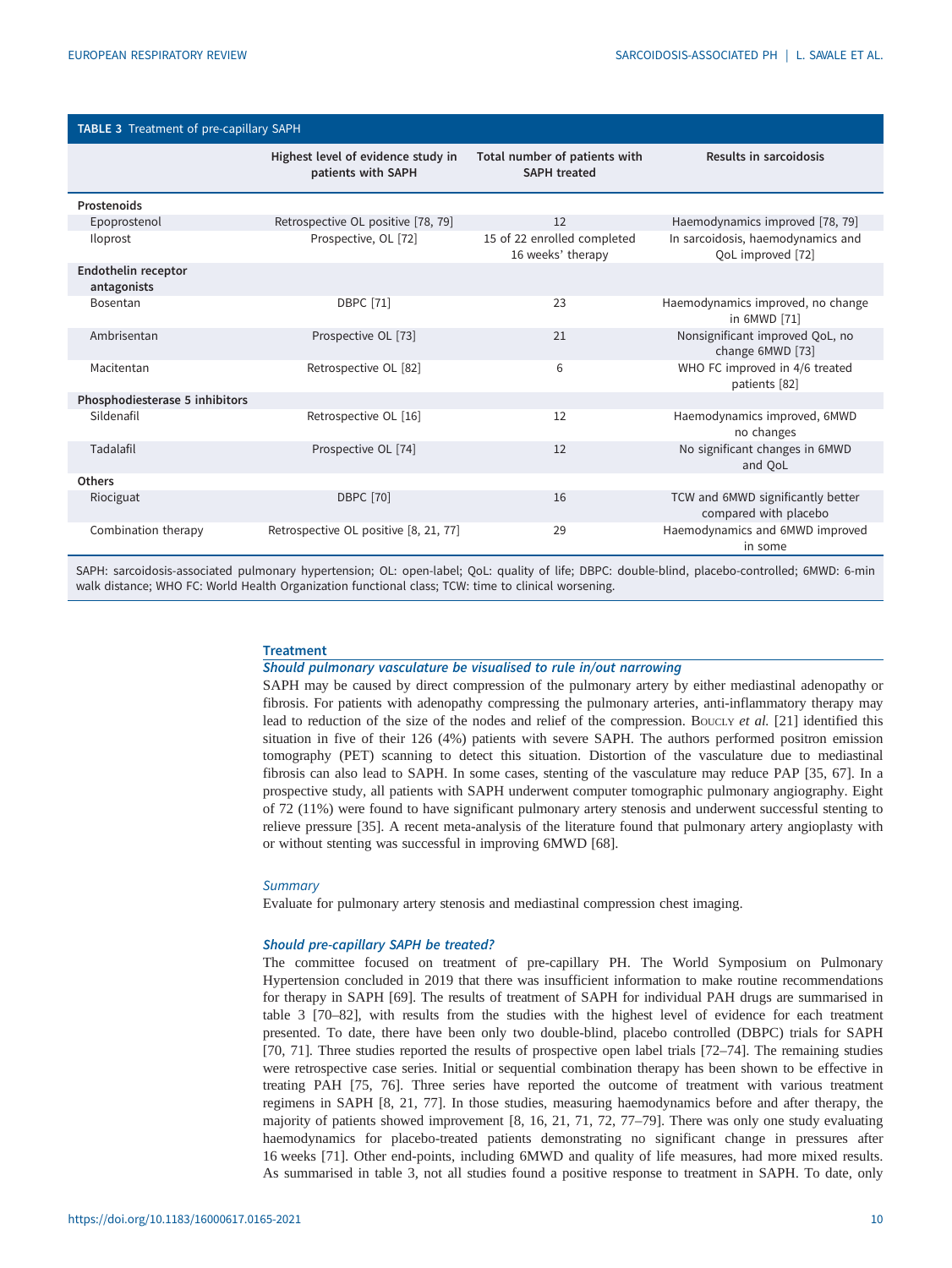<span id="page-12-0"></span>one study has evaluated time to clinical worsening (TCW) with therapy [\[70](#page-17-0)]. That study has been published online and did find a significant improvement in TCW for riociguat compared with placebo.

Because of the limited number of randomised trials, the committee did not feel any specific recommendation could be made regarding one or other agent to treat pre-capillary PH, The committee felt that off-label use of PAH drugs may be considered on a case-by-case basis [\[21](#page-16-0), [22](#page-16-0)]. While not specifically studied in any of the trials, the committee felt that specific PAH therapies should be considered after taking into account the mechanisms involved in the development of PH, the severity of PH and the severity of the underlying parenchymal lung disease. [Table 2](#page-6-0) points out the various factors which can lead to SAPH. Therapy for pre-capillary hypertension is directed to vascular disease. Care must be taken when using these treatments in patients with veno-occlusive disease. For those with moderate-to-severe parenchymal lung disease (FVC <50% pred), treatment of SAPH may not be as effective. However, if there is evidence for RV dysfunction, treatment of SAPH may still be indicated. For patients with milder SAPH, other factors may be the major cause of patient's symptoms. A recently published study did demonstrate that treatment of mild PH in idiopathic interstitial lung disease was associated with a positive response [\[80](#page-18-0)]. However, that study did not include sarcoidosis patients. Worsening of ventilation/perfusion mismatch may occur with pulmonary vasodilator therapy, but in one 16 week study the frequency was similar to that seen with placebo-treated patients [[71\]](#page-17-0). Another potential limitation is uncovering pulmonary veno-occlusive disease (PVOD) [\[79](#page-18-0)]. Treatment decision and follow-up should be made by a multidisciplinary team with a sarcoidosis and a PH expert.

#### **Summary**

In SAPH, treatment decision and follow-up should be made by a multidisciplinary team with a sarcoidosis and a PH expert. Off-label use of PAH therapy may be considered for symptomatic patients on a case-by-case basis (figure 7). As noted above, nearly three-quarters of sarcoidosis patients listed for lung transplant have SAPH [[16,](#page-15-0) [19\]](#page-16-0). It has been observed that post-transplant survival in patients with pulmonary sarcoidosis was similar to that in patients with other indications for lung transplantation [\[52,](#page-17-0) [81](#page-18-0)].

#### **Summary**

Patients who have failed to respond to treatment for PH should be referred for lung transplant evaluation, if they are deemed otherwise to be appropriate candidates.



FIGURE 7 Proposed algorithm for treating pre-capillary sarcoidosis-associated pulmonary hypertension. FVC: forced vital capacity; PDE-5: phosphodiesterase 5.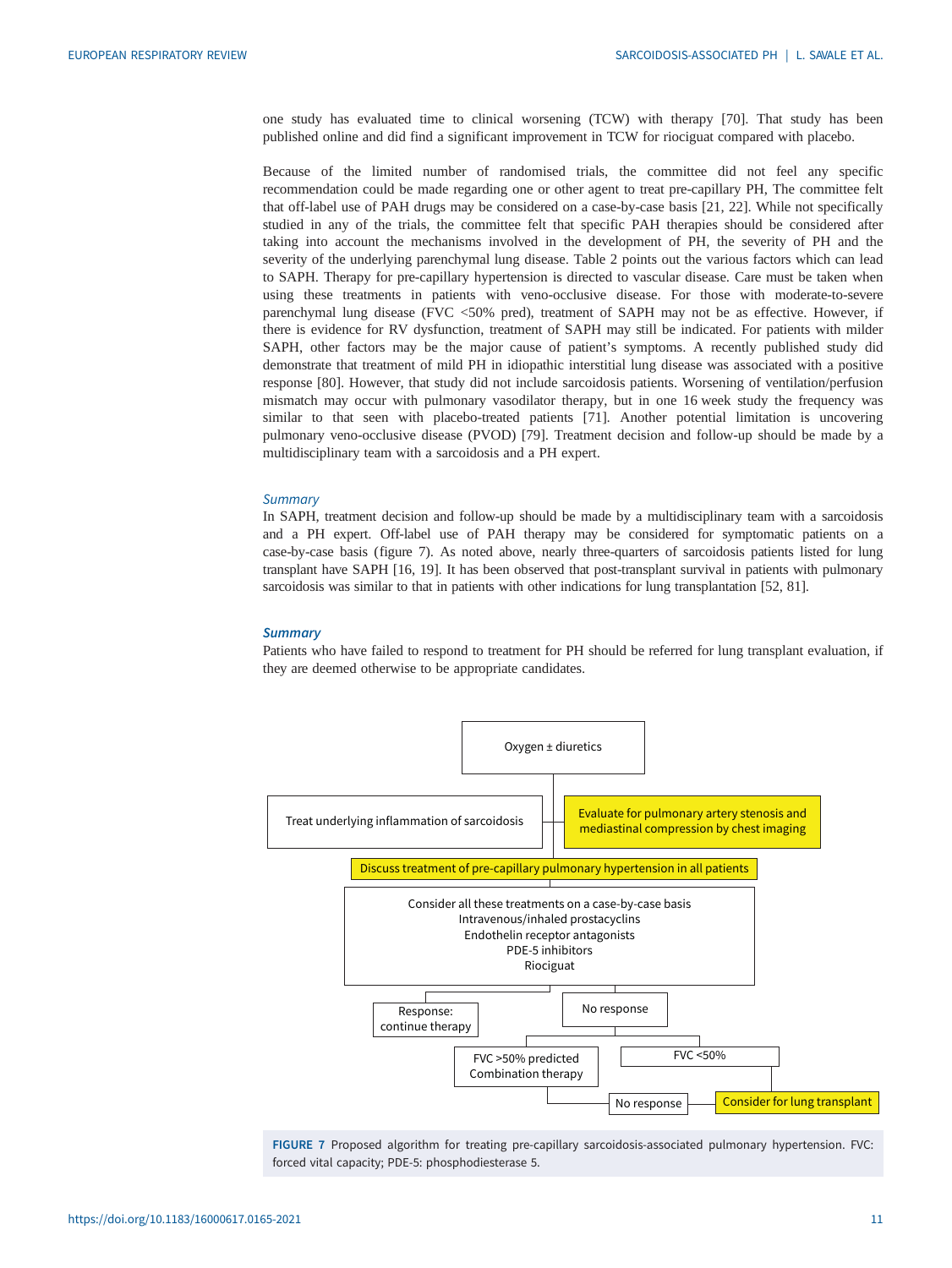#### Future research and next steps

#### **Screening**

The development of noninvasive screening tools, including serum biomarkers and MRI, need to be further evaluated in SAPH. In addition, the indications for when to repeat screening for SAPH need to be better defined.

### Treatment trials

The first priority is the need to develop therapy for SAPH based on well-designed placebo controlled trials. The data summarised in this statement provide ample support for the likelihood that highly efficacious therapies will emerge and the existence of a large multinational SAPH registry indicates that the sarcoidosis community is now geared for definitive studies. The recent treprostinil data in nonsarcoid interstitial lung disease (ILD)-PH [\[80](#page-18-0)], suggesting major efficacy in the short-term, is an additional spur: based on past data, there has been more basis for optimism in SAPH than in nonsarcoid ILD-PH. However, SAPH poses unique challenges in two respects.

#### Treatment trial phenotypes

The definition of optimal patient phenotypes for treatment trials must take into account the multiple mechanisms driving SAPH. Ideally, based on research into haemodynamic profiles, individual phenotypes will be integrated into combined phenotype trials or selectively excluded. Core phenotypes include pre-capillary vasculopathy (whether due to direct granulomatous involvement or to pathways associated with pulmonary fibrosis), vascular compression, and post-capillary pulmonary pathways (veno-occlusive processes). When SAPH coexists with cardiac disease (including cardiac sarcoidosis and comorbidities), robust algorithms will need to be developed to optimise inclusion and exclusion criteria. The distinction between SAPH resulting from end-stage lung disease and other forms of SAPH needs to be considered further, based on the definition of realistic treatment goals, short-term haemodynamic data in these patient subgroups and accumulating data on the specific effects of individual candidate therapies. Imaging assessment of the extent and distribution of parenchymal lung involvement in relation to the haemodynamic profile will also be integral to any phenotyping.

#### Trial end-points

Because sarcoidosis is multidimensional in its nature, with variably severe co-existent pulmonary and systemic disease, end-point selection is likely to be heavily influenced by the distinction between: 1) short-term trials designed to establish safety and proof of concept; and 2) phase 3 studies evaluating major clinical benefit. Pivotal end-point selection is not confined to the selection of the primary end-point but includes the choice of key secondary end-points. There is a need to cover the spectrum of haemodynamic effects, major clinical end-points (mortality, TCW), multidimensional functionality (6MWT data and actigraphy) and measures of quality of life, crucially including patient-reported outcomes. In short-term trials, haemodynamic effects may continue to be the primary focus but pivotal secondary end-points should cover the domains listed above. In phase 3 trials, with clinical end-points likely to have primacy, possible strategies include the use of co-primary end-points (e.g. TCW, 6MWT data) to capture both major adverse outcomes and average cohort treatment effects. Composite end-points should be constituted by relevant clinical outcomes including but not necessarily limited to cardiopulmonary hospitalisation, mortality and categorical changes in 6MWT. In summary, whether the end-point focus is haemodynamic or primarily clinical, depending upon trial duration, all domains should be represented by pivotal secondary end-points, including the individual components of composite indices. Ongoing clinical research, defining the optimal end-point and its performance characteristics, is pivotal. Continued efforts are ongoing to identify biomarkers especially those that might identify longer-term efficacy based on short-term change.

## Optimal prognostic evaluation

Clinicians now have easy access to markers of PH, in SAPH and in ILD-PH alike. Noninvasive PH markers in various forms of PH are listed in [table 4.](#page-14-0) More clinical research is required in SAPH to validate the prognostic significance of individual variables, with comparisons between variables of prognostic values in large well-phenotyped cohorts. These should ideally include patients with SAPH and those with less advanced disease, in order to identify earlier markers of pulmonary vasculopathy.

#### Composite noninvasive indices

Whether combinations of noninvasive indices, covering the multiple vasculopathic domains listed in the previous section, may enhance prognostic evaluation is ripe for further investigation. Studies are ongoing to determine optimal weighting of composite indices, defined by multivariable evaluation against key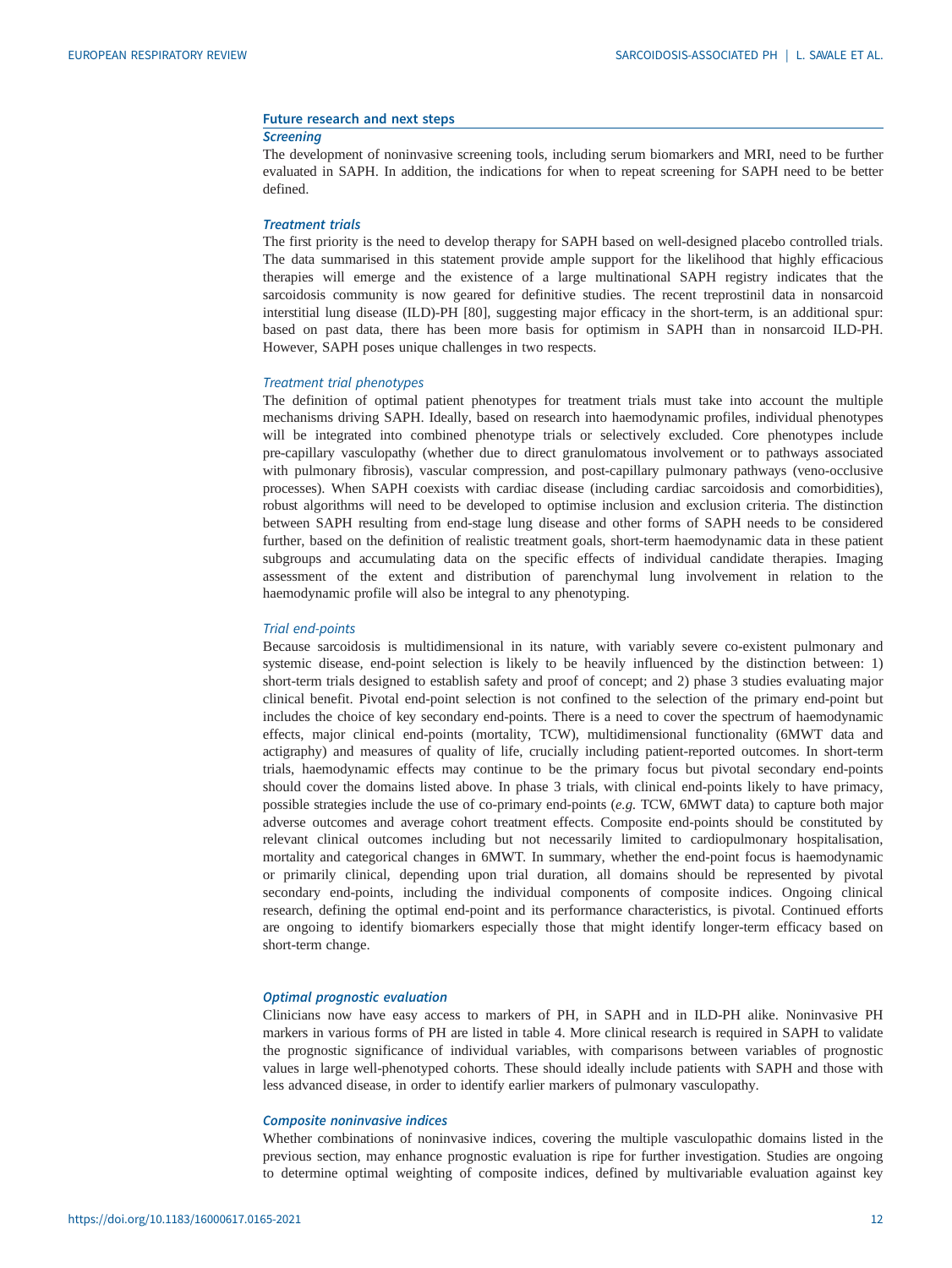<span id="page-14-0"></span>

| <b>TABLE 4</b> Noninvasive PH markers                                                                                                 |
|---------------------------------------------------------------------------------------------------------------------------------------|
| Cardiac functional impairment                                                                                                         |
| Echocardiography                                                                                                                      |
| Cardiac magnetic resonance                                                                                                            |
| PH severity evaluation                                                                                                                |
| Echocardiography                                                                                                                      |
| Cardiac stress                                                                                                                        |
| <b>BNP</b>                                                                                                                            |
| Morphologic consequences                                                                                                              |
| PA dilatation on CT                                                                                                                   |
| Global functional consequences                                                                                                        |
| 6MWD                                                                                                                                  |
| Oxygen desaturation during 6MWD                                                                                                       |
| Heart rate recovery                                                                                                                   |
| Pulmonary function vasculopathy profiles                                                                                              |
| Severe reduction in $D_{1,0}$                                                                                                         |
| $D_{\text{LCO}}$ reduction that is disproportionate to reductions in lung volumes – $K_{\text{CO}}$ , the $D_{\text{LCO}}$ /FVC ratio |
| PH: nulmonary hypertension: RNP: R-type natriuretic pentide: PA: nulmonary artery: CT: computed                                       |

PH: pulmonary hypertension; BNP: B-type natriuretic peptide; PA: pulmonary artery; CT: computed tomography; 6MWD: 6-min walk distance;  $D_{\text{LCO}}$ : diffusing capacity of the lung for carbon monoxide;  $K_{\text{CO}}$ : transfer coefficient of the lung for carbon monoxide; FVC: forced vital capacity.

clinical outcomes and by the presence of PH at RHC. In this way, the utility of noninvasive composite indices in the selection of patients for RHC and their inclusion as end-points in pivotal trials can be established.

## Harnessing of technological advances

Recent advances in PH and in ILD have included deep phenotyping data (CT vascular morphometry, SPECT/CT, PET metabolomics, four-dimensional MRI, machine learning) and in ILD, automated quantification of pulmonary vascular volume using CALIPER, with major added value in prognostic evaluation. In particular, it appears increasing likely that machine learning, applied both to individual modalities and to combinations of techniques, will enhance prognostic evaluation. This is likely to be particularly relevant to powering trials by selecting patients more likely to have adverse outcomes.

#### Summary and conclusion

SAPH is a significant cause of morbidity and mortality in advanced pulmonary disease. An approach to detection of SAPH was developed by the committee. This approach relies on information from patient history, physical examination, pulmonary function testing, chest imaging and serum biomarkers. The echocardiogram remains the most commonly used next step in the patient with risk factors for SAPH. However, RHC is needed to confirm the diagnosis and properly categorise the type of PH. Potential treatments for SAPH are available. The committee felt that the interpretation of the RHC and the use of specific treatments should be made by a multidisciplinary team including both a specialist in sarcoidosis and PH.

Provenance: Commissioned article, peer reviewed.

Endorsed by the World Association of Sarcoidosis and Other Granulomatous diseases (WASOG).

Conflict of interest: L. Savale reports support for the present manuscript from Janssen and Janssen, and MSD. Payment or honoraria for lectures, presentations, speakers bureaus, manuscript writing or educational events received from Janssen and Janssen, and MSD, outside the submitted work. Support for attending meetings and/or travel received from Janssen and Janssen, and MSD, outside the submitted work. O. Shlobin reports participation on a Data Safety Monitoring Board or Advisory Board for Bayer, United Therapeutics, Johnson and Johnson, and Altavant, outside the submitted work. V. Kouranos reports receiving payment or honoraria for lectures, presentations, speakers bureaus, manuscript writing or educational events from Novartis, and Roche, outside the submitted work. S.D. Nathan reports receiving consulting fees from United Therapeutics, Bellerophon, Merck, Bayer, Roche, and Boehringer Ingelheim, outside the submitted work. Payment or honoraria for lectures, presentations, speakers bureaus, manuscript writing or educational events from United Therapeutics, Bayer, Roche, and Boehringer Ingelheim, outside the submitted work. Payment for expert testimony received from Roche. H. Nunes reports receiving consulting fees from Actelion (now Janssen), outside the submitted work. R. Gupta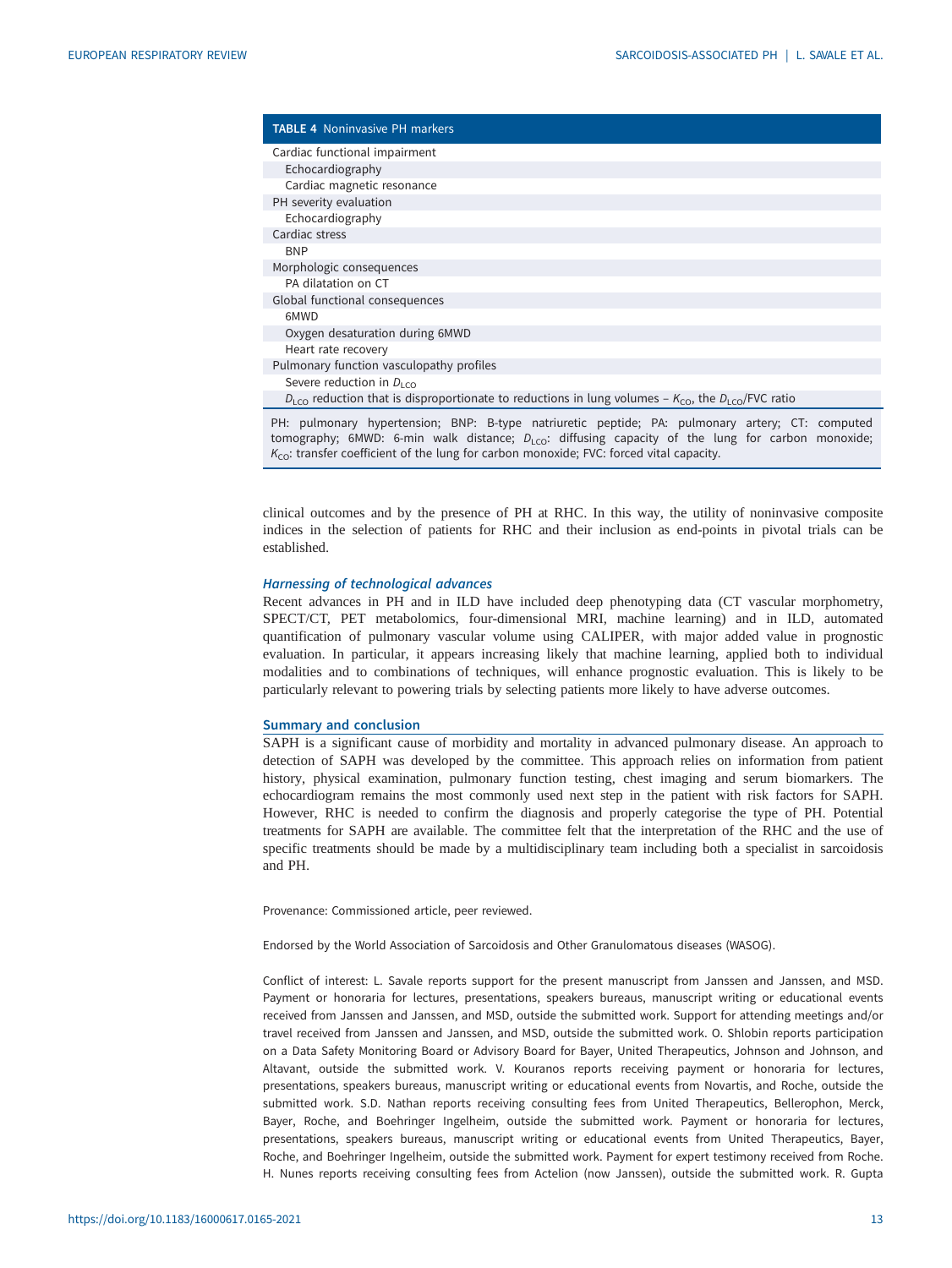<span id="page-15-0"></span>reports receiving grants of contracts from Bayer, outside the submitted work. J.C. Grutters reports receiving grants or contracts from SPHINX trial (Actelion) outside the submitted work. J.C. Grutters also reports to be member of the SPHINX trial steering committee. D.A. Culver reports participation on a Data Safety Monitoring Board or Advisory Board for Actelion (Janssen), and United Therapeutics, outside the submitted work. D. Ouellette reports receiving grants or contracts from US Federal Government/PICORI, and Sanofi, outside the submitted work. Payment or honoraria for lectures, presentations, speakers bureaus, manuscript writing or educational events from Sunrise 2019, India, outside the submitted work. Payment for expert testimony received from Adam & McGrevey Law Firm, and Spangenberg, Shibley & Liber, outside the submitted work. Unpaid Incoming chair Critical Care Network; CHEST. E.E. Lower reports receiving grants or contracts from Bayer, Bellephron, Actelion, Genentech, Mallinckrodt, aTyr, Novartis, and Gilead, outside the submitted work. T. Al-Hakim reports support for the present manuscript from Foundation for Sarcoidosis Research, and Bayer Pharmaceuticals. A.U. Wells reports participation on a Data Safety Monitoring Board or Advisory Board for Roche, outside the submitted work. A.U. Wells also reports to be President Elect of the World Association of Sarcoidosis and Other Granulomatous Diseases. M. Humbert reports receiving grants or contracts from Acceleron, Janssen, and Merck, outside the submitted work. Consulting fees received from Acceleron, Janssen, and Merck, outside the submitted work. Payment or honoraria for lectures, presentations, speakers bureaus, manuscript writing or educational events received from AOP, Janssen, and Merck, outside the submitted work. Participation on a Data Safety Monitoring Board or Advisory Board for Acceleron, Janssen, and Merck. R.P. Baughman reports support for the present manuscript from Foundation for Sarcoidosis Research. Grants or contracts received from Bayer, Bellephron, Actelion, Genentech, Mallinckrodt, aTyr, Novartis, and Gilead, outside the submitted work. Consulting fees received from Mallinckrodt. Payment or honoraria for lectures, presentations, speakers bureaus, manuscript writing or educational events received from Mallinckrodt, Boehringer Ingelheim, and United Therapeutics. Participation on a Data Safety Monitoring Board or Advisory Board for Bellephron, United Therapeutics, Mallinckrodt, and Actelion. M. Huitema and M.C. Post have nothing to disclose.

Support statement: Supported in part by unrestricted grants from Foundation for Sarcoidosis Research and Bayer Pharmaceuticals. Funding information for this article has been deposited with the [Crossref Funder Registry.](https://www.crossref.org/services/funder-registry/)

#### References

- 1 Kirkil G, Lower EE, Baughman RP. Predictors of mortality in pulmonary sarcoidosis. Chest 2018; 153: 105–113.
- 2 Jeny F, Uzunhan Y, Lacroix M, et al. Predictors of mortality in fibrosing pulmonary sarcoidosis. Respir Med 2020; 169: 105997.
- 3 Huitema MP, Bakker ALM, Mager JJ, et al. Prevalence of pulmonary hypertension in pulmonary sarcoidosis: the first large European prospective study. Eur Respir J 2019; 54: 1900897.
- 4 Pabst S, Hammerstingl C, Grau N, et al. Pulmonary arterial hypertension in patients with sarcoidosis: the Pulsar single center experience. Adv Exp Med Biol 2013; 755: 299–305.
- 5 Ozen DK, Mutlu B, Kocakaya D, et al. Pulmonary hypertension in patients with sarcoidosis: a single-center experience. Anatol J Cardiol 2021; 25: 36–41.
- 6 Handa T, Nagai S, Miki S, et al. Incidence of pulmonary hypertension and its clinical relevance in patients with sarcoidosis. Chest 2006; 129: 1246–1252.
- 7 Tiosano S, Versini M, Dar AL, et al. The long-term prognostic significance of sarcoidosis-associated pulmonary hypertension – a cohort study. Clin Immunol 2019; 199: 57–61.
- 8 Keir GJ, Walsh SL, Gatzoulis MA, et al. Treatment of sarcoidosis-associated pulmonary hypertension: a single centre retrospective experience using targeted therapies. Sarcoidosis Vasc Diffuse Lung Dis 2014; 31: 82–90.
- 9 Bourbonnais JM, Samavati L. Clinical predictors of pulmonary hypertension in sarcoidosis. Eur Respir J 2008; 32: 296–302.
- 10 Alhamad EH, Idrees MM, Alanezi MO, et al. Sarcoidosis-associated pulmonary hypertension: clinical features and outcomes in Arab patients. Ann Thorac Med 2010; 5: 86–91.
- 11 Rizzato G, Pezzano A, Sala G, et al. Right heart impairment in sarcoidosis: haemodynamic and echocardiographic study. Eur J Respir Dis 1983; 64: 121–128.
- 12 Sulica R, Teirstein AS, Kakarla S, et al. Distinctive clinical, radiographic, and functional characteristics of patients with sarcoidosis-related pulmonary hypertension. Chest 2005; 128: 1483–1489.
- 13 Bonham CA, Oldham JM, Gomberg-Maitland M, et al. Prostacyclin and oral vasodilator therapy in sarcoidosis-associated pulmonary hypertension: a retrospective case series. Chest 2015; 148: 1055–1062.
- 14 Baughman RP, Engel PJ, Taylor L, et al. Survival in sarcoidosis-associated pulmonary hypertension: the importance of hemodynamic evaluation. Chest 2010; 138: 1078–1085.
- 15 Shorr AF, Helman DL, Davies DB, et al. Pulmonary hypertension in advanced sarcoidosis: epidemiology and clinical characteristics. Eur Respir J 2005; 25: 783–788.
- 16 Milman N, Burton CM, Iversen M, et al. Pulmonary hypertension in end-stage pulmonary sarcoidosis: therapeutic effect of sildenafil? J Heart Lung Transplant 2008; 27: 329–334.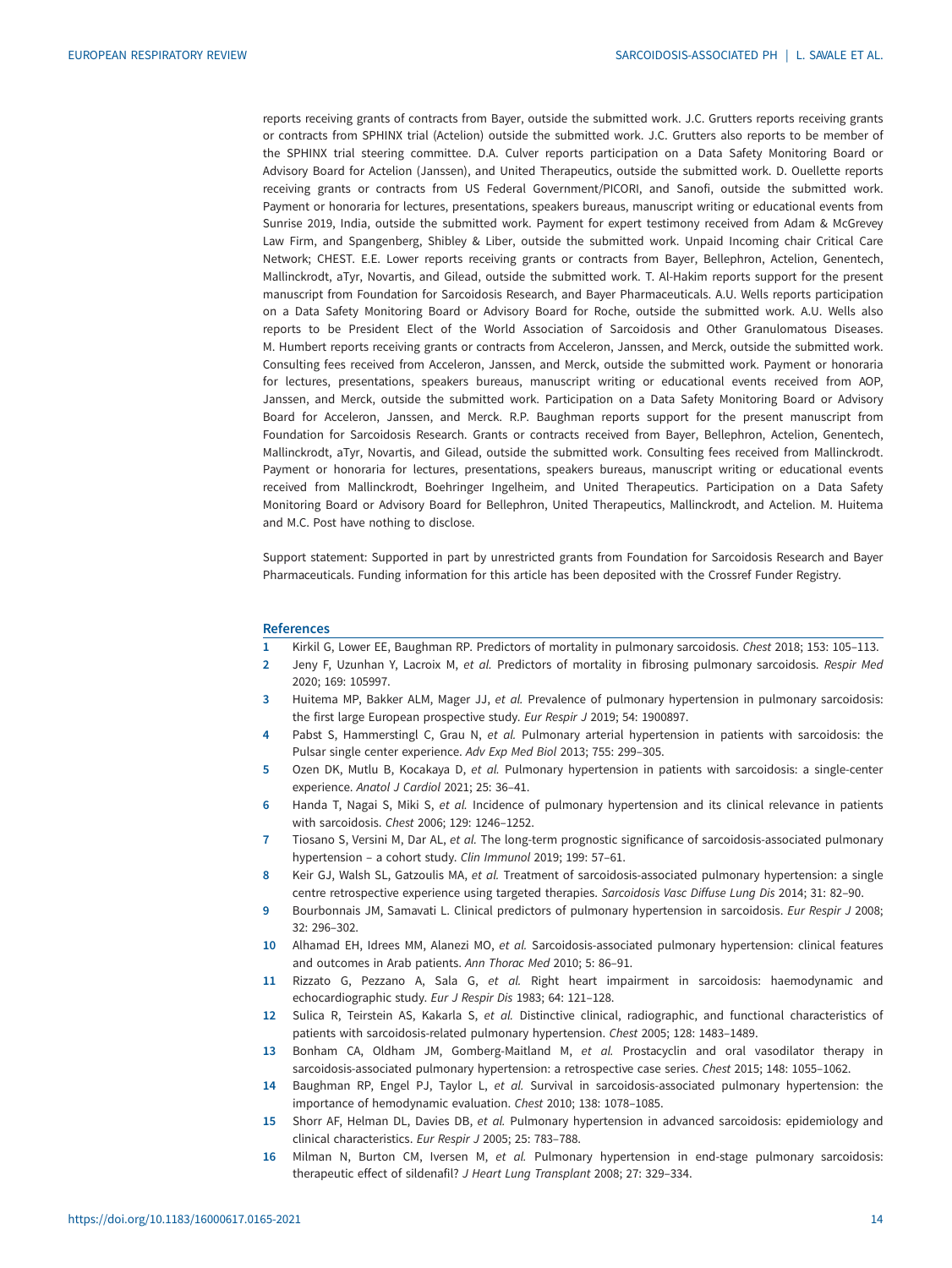- <span id="page-16-0"></span>17 Alonso-Coello P, Schunemann HJ, Moberg J, et al. GRADE Evidence to Decision (EtD) frameworks: a systematic and transparent approach to making well informed healthcare choices. 1: Introduction. BMJ 2016; 353: i2016.
- 18 Miravitlles M, Tonia T, Rigau D, et al. New era for European Respiratory Society clinical practice guidelines: joining efficiency and high methodological standards. Eur Respir J 2018; 51: 1800221.
- 19 Shorr AF, Davies DB, Nathan SD. Predicting mortality in patients with sarcoidosis awaiting lung transplantation. Chest 2003; 124: 922–928.
- 20 Baughman RP, Shlobin OA, Wells AU, et al. Clinical features of sarcoidosis associated pulmonary hypertension: results of a multi-national registry. Respir Med 2018; 139: 72–78.
- 21 Boucly A, Cottin V, Nunes H, et al. Management and long-term outcomes of sarcoidosis-associated pulmonary hypertension. Eur Respir J 2017; 50: 1700465.
- 22 Parikh KS, Dahhan T, Nicholl L, et al. Clinical features and outcomes of patients with sarcoidosis-associated pulmonary hypertension. Sci Rep 2019; 9: 4061.
- 23 Dobarro D, Schreiber BE, Handler C, et al. Clinical characteristics, haemodynamics and treatment of pulmonary hypertension in sarcoidosis in a single centre, and meta-analysis of the published data. Am J Cardiol 2013; 111: 278–285.
- 24 Shlobin OA, Kouranos V, Barnett SD, et al. Physiological predictors of survival in patients with sarcoidosis-associated pulmonary hypertension: results from an international registry. Eur Respir J 2020; 55: 1901747.
- 25 Nunes H, Humbert M, Capron F, et al. Pulmonary hypertension associated with sarcoidosis: mechanisms, haemodynamics and prognosis. Thorax 2006; 61: 68–74.
- 26 Arcasoy SM, Christie JD, Pochettino A, et al. Characteristics and outcomes of patients with sarcoidosis listed for lung transplantation. Chest 2001; 120: 873–880.
- 27 Vorselaars AD, Snijder RJ, Grutters JC. Increased number of pulmonary embolisms in sarcoidosis patients. Chest 2012; 141: 826–827.
- 28 Swigris JJ, Olson AL, Huie TJ, et al. Increased risk of pulmonary embolism among US decedents with sarcoidosis from 1988 to 2007. Chest 2011; 140: 1261–1266.
- 29 Crawshaw AP, Wotton CJ, Yeates DG, et al. Evidence for association between sarcoidosis and pulmonary embolism from 35-year record linkage study. Thorax 2011; 66: 447–448.
- 30 Tandon R, Baughman RP, Stanley J, et al. The link between chronic thromboembolic pulmonary hypertension and sarcoidosis: association or visual masquerade? Sarcoidosis Vasc Diffuse Lung Dis 2017; 34: 352–355.
- 31 Baughman RP, Engel PJ, Meyer CA, et al. Pulmonary hypertension in sarcoidosis. Sarcoidosis Vasc Diffuse Lung Dis 2006; 23: 108–116.
- 32 Seferian A, Steriade A, Jais X, et al. Pulmonary hypertension complicating fibrosing mediastinitis. Medicine (Baltimore) 2015; 94: e1800.
- 33 Hamilton-Craig CR, Slaughter R, McNeil K, et al. Improvement after angioplasty and stenting of pulmonary arteries due to sarcoid mediastinal fibrosis. Heart Lung Circ 2009; 18: 222–225.
- 34 Toonkel RL, Borczuk AC, Pearson GD, et al. Sarcoidosis-associated fibrosing mediastinitis with resultant pulmonary hypertension: a case report and review of the literature. Respiration 2010; 79: 341–345.
- 35 Liu L, Xu J, Zhang Y, et al. Interventional therapy in sarcoidosis-associated pulmonary arterial stenosis and pulmonary hypertension. Clin Respir J 2015; 11: 906–914.
- 36 Ungprasert P, Crowson CS, Matteson EL. Risk of cardiovascular disease among patients with sarcoidosis: a population-based retrospective cohort study, 1976–2013. Eur Respir J 2017; 49: 1601290.
- 37 Ribeiro Neto ML, Jellis CL, Joyce E, et al. Update in cardiac sarcoidosis. Ann Am Thorac Soc 2019; 16: 1341–1350.
- 38 Zhou Y, Lower EE, Li HP, et al. Cardiac sarcoidosis: the impact of age and implanted devices on survival. Chest 2017; 151: 139–148.
- 39 Chapelon-Abric C, Sene D, Saadoun D, et al. Cardiac sarcoidosis: diagnosis, therapeutic management and prognostic factors. Arch Cardiovasc Dis 2017; 110: 456–465.
- 40 Badesch DB, Raskob GE, Elliott CG, et al. Pulmonary arterial hypertension: baseline characteristics from the REVEAL registry. Chest 2010; 137: 376–387.
- 41 Boysen PG, Block AJ, Wynne JW, et al. Nocturnal pulmonary hypertension in patients with chronic obstructive pulmonary disease. Chest 1979; 76: 536–542.
- 42 Patterson KC, Huang F, Oldham JM, et al. Excessive daytime sleepiness and obstructive sleep apnea in patients with sarcoidosis. Chest 2013; 143: 1562–1568.
- 43 Drent M, Verbraecken J, van der GC, et al. Fatigue associated with obstructive sleep apnea in a patient with sarcoidosis. Respiration 2000; 67: 337–340.
- 44 Turner GA, Lower EE, Corser BC, et al. Sleep apnea in sarcoidosis. Sarcoidosis 1997; 14: 61-64.
- 45 Ungprasert P, Crowson CS, Simonetto DA, et al. Clinical characteristics and outcome of hepatic sarcoidosis: a population-based study 1976–2013. Am J Gastroenterol 2017; 112: 1556–1563.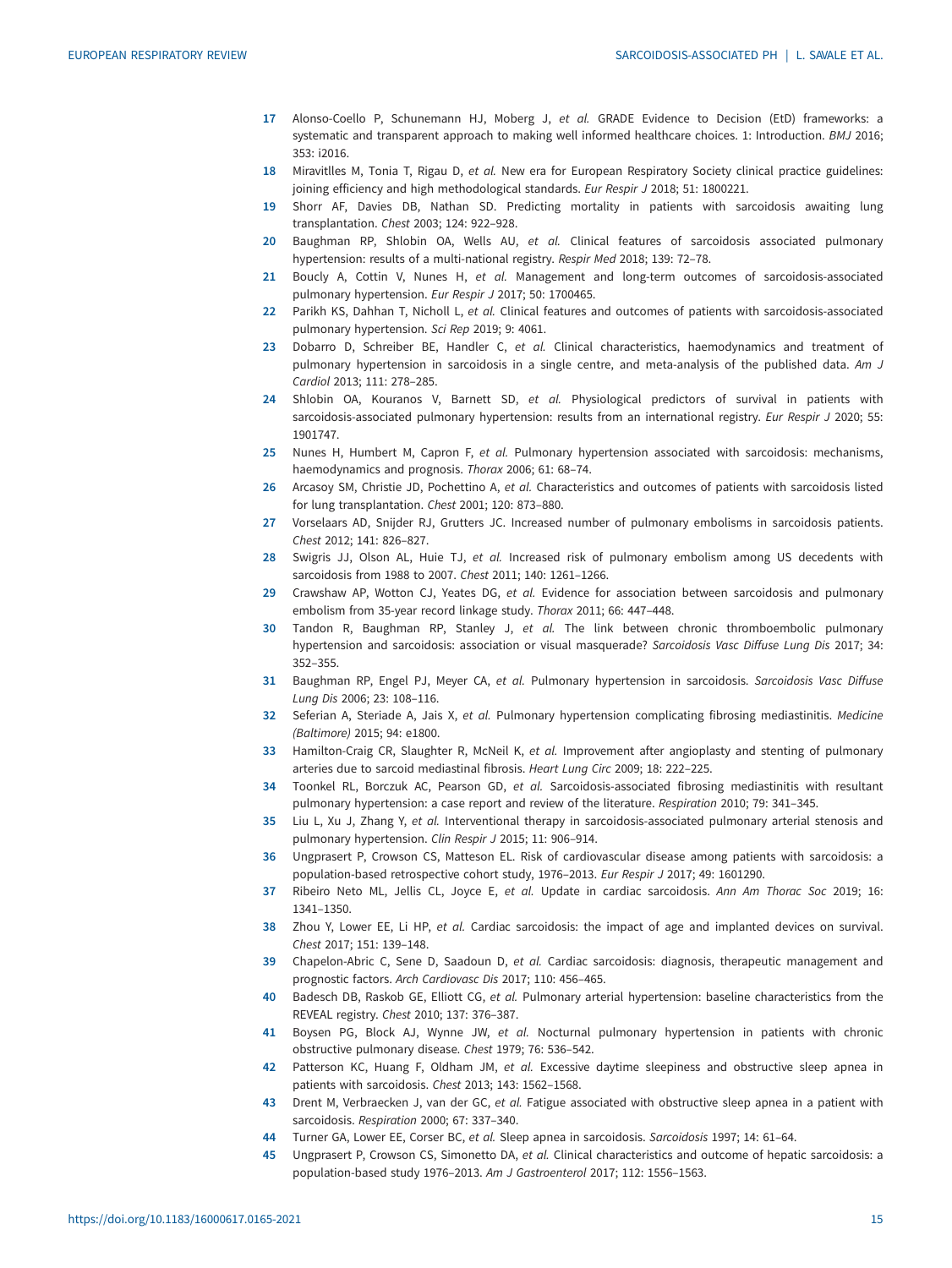- <span id="page-17-0"></span>46 Baughman RP, Koehler A, Bejarano PA, et al. Role of liver function tests in detecting methotrexate-induced liver damage in sarcoidosis. Arch Intern Med 2003; 163: 615–620.
- 47 Sedki M, Fonseca N, Santiago P, et al. Hepatic sarcoidosis: natural history and management implications. Front Med (Lausanne) 2019; 6: 232.
- 48 Cremers J, Drent M, Driessen A, et al. Liver-test abnormalities in sarcoidosis. Eur J Gastroenterol Hepatol 2012; 24: 17–24.
- 49 Young A, Nagaraja V, Basilious M, et al. Update of screening and diagnostic modalities for connective tissue disease-associated pulmonary arterial hypertension. Semin Arthritis Rheum 2019; 48: 1059–1067.
- 50 Crouser ED, Maier LA, Wilson KC, et al. Diagnosis and detection of sarcoidosis. An official American Thoracic Society Clinical Practice Guideline. Am J Respir Crit Care Med 2020; 201: e26–e51.
- 51 Galie N, Humbert M, Vachiery JL, et al. 2015 ESC/ERS Guidelines for the diagnosis and treatment of pulmonary hypertension: the Joint Task Force for the Diagnosis and Treatment of Pulmonary Hypertension of the European Society of Cardiology (ESC) and the European Respiratory Society (ERS): endorsed by: Association for European Paediatric and Congenital Cardiology (AEPC), International Society for Heart and Lung Transplantation (ISHLT). Eur Respir J 2015; 46: 903–975.
- 52 Le Pavec J, Valeyre D, Gazengel P, et al. Lung transplantation for sarcoidosis: outcome and prognostic factors. Eur Respir J 2021; 58: 2003358.
- 53 Gangemi AJ, Myers CN, Zheng M, et al. Mortality for sarcoidosis patients on the transplant wait list in the Lung Allocation Score era: experience from a high volume center. Respir Med 2019; 157: 69–76.
- 54 Baughman RP, Sparkman BK, Lower EE. Six-minute walk test and health status assessment in sarcoidosis. Chest 2007; 132: 207–213.
- 55 Mirsaeidi M, Omar HR, Baughman R, et al. The association between BNP, 6MWD test, DLCO% and pulmonary hypertension in sarcoidosis. Sarcoidosis Vasc Diffuse Lung Dis 2016; 33: 317–320.
- 56 Huitema MP, Grutters JC, Rensing BJWM, et al. Pulmonary hypertension complicating pulmonary sarcoidosis. Neth Heart J 2016; 24: 390–399.
- 57 Baughman RP, Shipley R, Desai S, et al. Changes in chest roentgenogram of sarcoidosis patients during a clinical trial of infliximab therapy: comparison of different methods of evaluation. Chest 2009; 136: 526–535.
- 58 Walsh SL, Wells AU, Sverzellati N, et al. An integrated clinicoradiological staging system for pulmonary sarcoidosis: a case-cohort study. Lancet Respir Med 2014; 2: 123–130.
- 59 Goh NS, Desai SR, Veeraraghavan S, et al. Interstitial lung disease in systemic sclerosis: a simple staging system. Am J Respir Crit Care Med 2008; 177: 1248–1254.
- 60 Huitema MP, Spee M, Vorselaars VM, et al. Pulmonary artery diameter to predict pulmonary hypertension in pulmonary sarcoidosis. Eur Respir J 2016; 47: 673–676.
- 61 Ng CS, Wells AU, Padley SP. A CT sign of chronic pulmonary arterial hypertension: the ratio of main pulmonary artery to aortic diameter. J Thorac Imaging 1999; 14: 270–278.
- 62 Smedema JP, Snoep G, van Kroonenburgh MP, et al. Cardiac involvement in patients with pulmonary sarcoidosis assessed at two university medical centers in the Netherlands. Chest 2005; 128: 30–35.
- 63 Patel MB, Mor-Avi V, Murtagh G, et al. Right heart involvement in patients with sarcoidosis. Echocardiography 2016; 33: 734–741.
- 64 Arcasoy SM, Christie JD, Ferrari VA, et al. Echocardiographic assessment of pulmonary hypertension in patients with advanced lung disease. Am J Respir Crit Care Med 2003; 167: 735–740.
- 65 Nathan SD, Shlobin OA, Barnett SD, et al. Right ventricular systolic pressure by echocardiography as a predictor of pulmonary hypertension in idiopathic pulmonary fibrosis. Respir Med 2008; 102: 1305-1310.
- 66 Velangi PS, Chen KA, Kazmirczak F, et al. Right ventricular abnormalities on cardiovascular magnetic resonance imaging in patients with sarcoidosis. JACC Cardiovasc Imaging 2020; 13: 1395–1405.
- 67 Condado JF, Babaliaros V, Henry TS, et al. Pulmonary stenting for the treatment of sarcoid induced pulmonary vascular stenosis. Sarcoidosis Vasc Diffuse Lung Dis 2016; 33: 281–287.
- 68 daSilva-deAbreu A, Bracamonte-Baran W, Condado JF, et al. Characteristics and outcomes of pulmonary angioplasty with or without stenting for sarcoidosis-associated pulmonary hypertension: systematic review and individual participant data meta-analysis. Curr Probl Cardiol 2021; 46: 100616.
- 69 Nathan SD, Barbera JA, Gaine SP, et al. Pulmonary hypertension in chronic lung disease and hypoxia. Eur Respir J 2019; 53: 1801914.
- 70 Baughman RP, Shlobin OA, Gupta RG, et al. Riociguat was effective in increasing time until clinical worsening in sarcoidosis-associated pulmonary hypertension: results of a one year double blind, placebo controlled trial. Am J Resp Crit Care Med 2021; 203: A1828.
- 71 Baughman RP, Culver DA, Cordova FC, et al. Bosentan for sarcoidosis-associated pulmonary hypertension: a double-blind placebo controlled randomized trial. Chest 2014; 145: 810–817.
- 72 Baughman RP, Judson MA, Lower EE, et al. Inhaled iloprost for sarcoidosis associated pulmonary hypertension. Sarcoidosis Vasc Diffuse Lung Dis 2009; 26: 110–120.
- 73 Judson MA, Highland KB, Kwon S, et al. Ambrisentan for sarcoidosis associated pulmonary hypertension. Sarcoidosis Vasc Diffuse Lung Dis 2011; 28: 139–145.